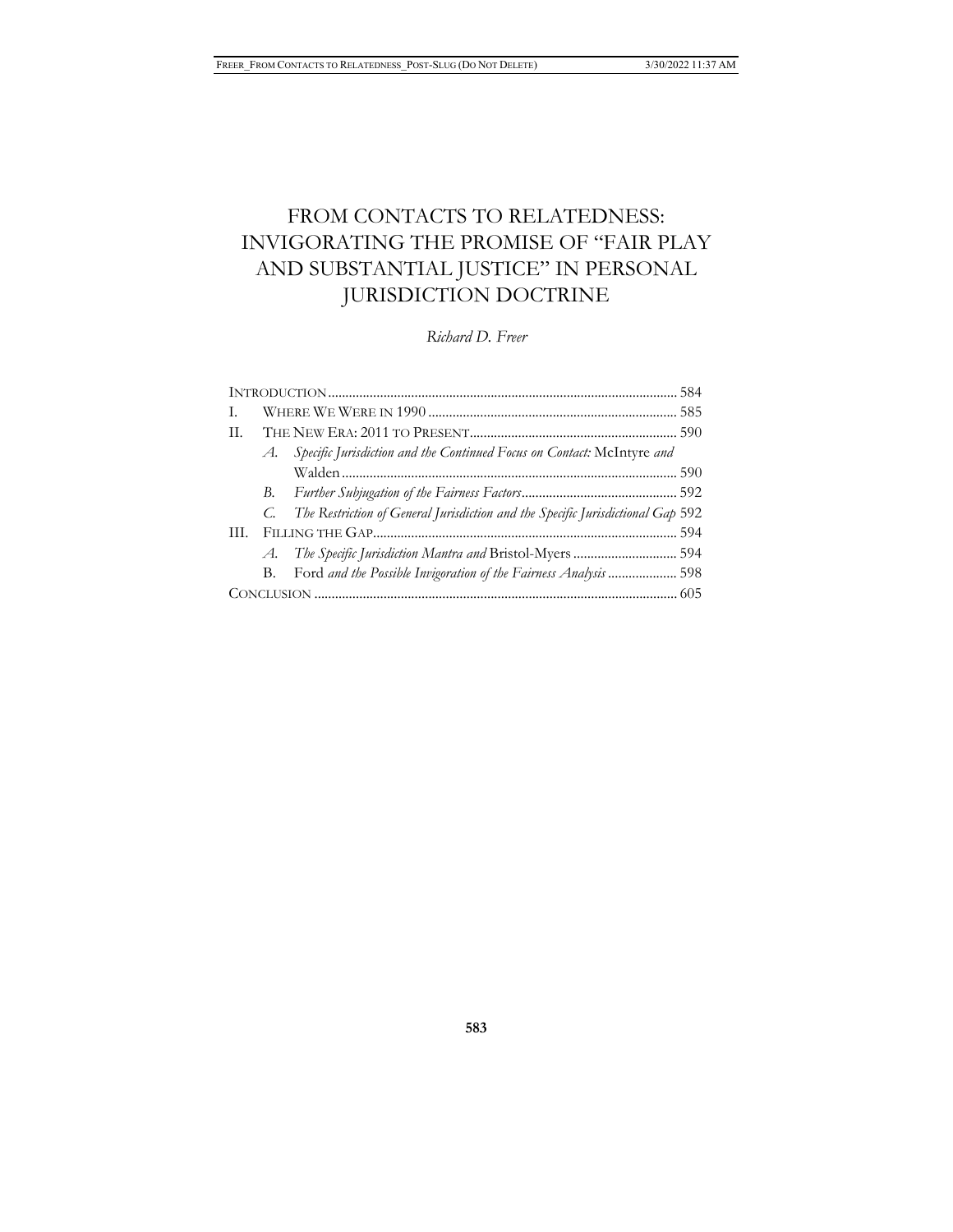## FROM CONTACTS TO RELATEDNESS: INVIGORATING THE PROMISE OF "FAIR PLAY AND SUBSTANTIAL JUSTICE" IN PERSONAL JURISDICTION DOCTRINE

*Richard D. Freer*\*

## **INTRODUCTION**

Personal jurisdiction is integral to access to justice. Without a convenient court, plaintiffs' efforts to vindicate claims (and society's interest in private enforcement of law) may be thwarted. After considerable engagement in between 1977 and 1990, the Supreme Court did not decide a personal jurisdiction case between 1990 and 2011. This Symposium addresses what the Court has done regarding personal jurisdiction in the "new era" that started in 2011. That year brought a specific jurisdiction decision,<sup>1</sup> *J. McIntyre Machinery*, *Ltd. v. Nicastro*, <sup>2</sup> and a general jurisdiction decision,3 *Goodyear Dunlop Tires Operations, S.A. v. Brown*. 4 The former broke no significant new doctrinal ground,5 but the latter began a remarkable contraction of general jurisdiction. We did not know it at the time, but that contraction would have a profound impact on specific jurisdiction by forcing a change in focus: from whether the defendant had forged a purposeful contact with the forum to whether the plaintiff's claim is sufficiently connected to the defendant's purposeful contact.6

The Supreme Court is now caught up in this new focus: consider its 2017 decision in *Bristol-Myers Squibb Co. v. Superior Court*7 and its 2021 effort in *Ford* 

<sup>\*</sup> Charles Howard Candler Professor of Law, Emory University. I am grateful to Tom Arthur, Pat Borchers, and Peter Hay for discussion and comments on earlier drafts. And I thank the Alabama Law Review for sponsoring this Symposium and inviting me to participate.

<sup>1.</sup> Throughout this Article, we address only in personam jurisdiction. One of two species of in personam jurisdiction is "specific jurisdiction," in which the plaintiff asserts a claim that has some relationship to the defendant's contacts with the forum state. Helicopteros Nacionales de Colombia, S.A. v. Hall, 466 U.S. 408, 414 n.8 (1984). It is also known as "case-specific" jurisdiction.

<sup>2. 564</sup> U.S. 873 (2011).

<sup>3.</sup> The second of two species of in personam jurisdiction, "general jurisdiction," refers to cases in which the plaintiff's claim has no relationship to the defendant's contacts with the forum state. *Helicopteros*, 466 U.S. at 414 n.9. It is also known as "all purpose" jurisdiction.

<sup>4. 564</sup> U.S. 915 (2011).

<sup>5.</sup> In fact, as discussed in Part II.A of this Article, *McIntyre* replicated the Court's earlier failure, in *Asahi Metal Indus. Co. v. Superior Ct.*, 480 U.S. 102 (1987), to define what constitutes a relevant contact in stream-ofcommerce cases.

<sup>6.</sup> *See* Charles W. "Rocky" Rhodes & Cassandra Burke Robertson, *Toward a New Equilibrium in Personal Jurisdiction,* 48 U.C. DAVIS L. REV. 207, 227–28 (2014).

<sup>7. 137</sup> S. Ct. 1773 (2017). *See generally* Matthew P. Demartini, Comment, *Stepping Back to Move Forward: Expanding Personal Jurisdiction by Reviving Old Practices*, 67 EMORY L.J. 809 (2018).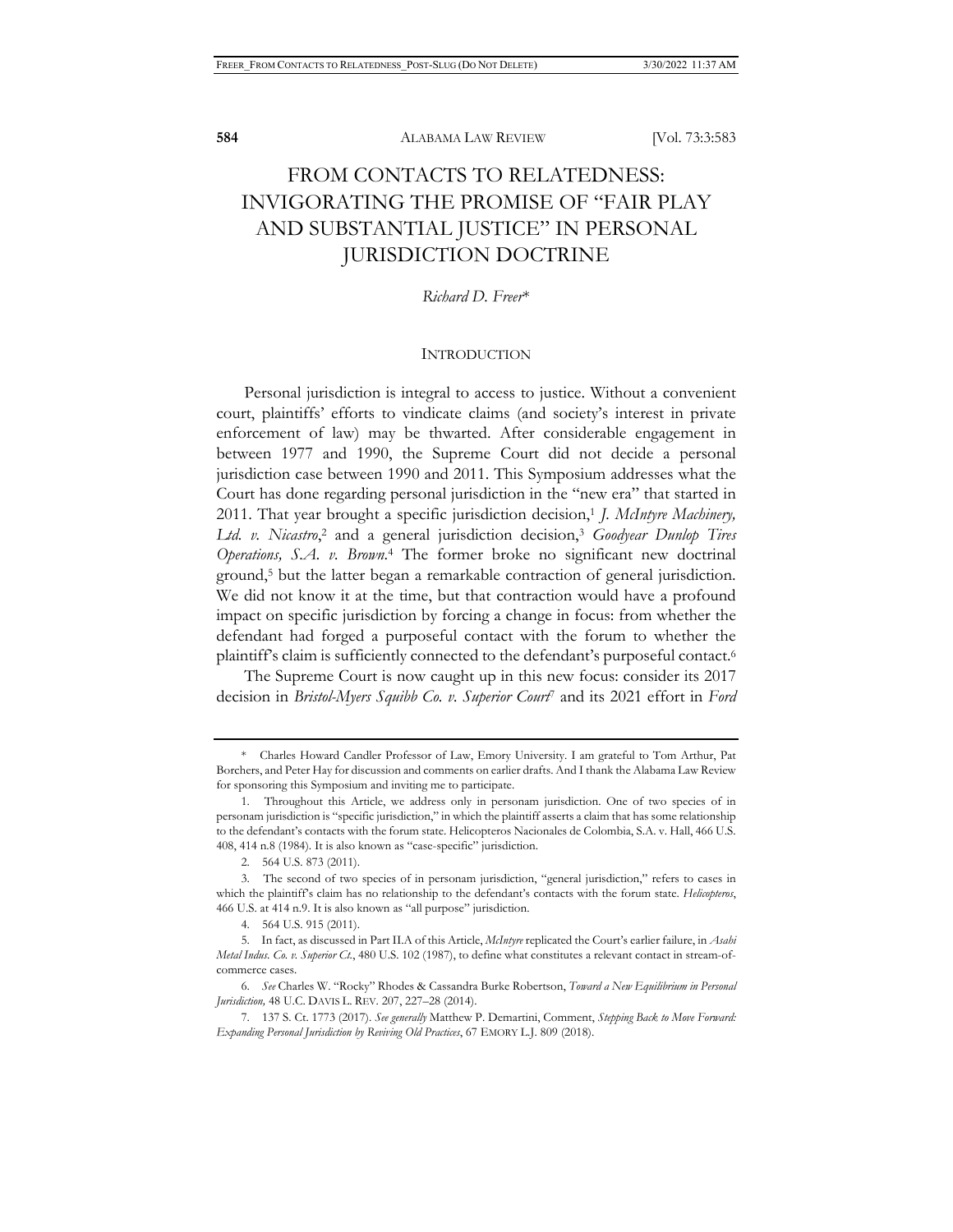*Motor Co. v. Montana Eighth Judicial District Court*. 8 In *Ford*, there are hopeful signs that the Court recognizes that its general jurisdiction decisions wrought more change than it appeared to recognize before. *Ford* is the first case in the Court's new era in which plaintiffs prevailed on the question of personal jurisdiction.

Far more significantly, it is the first case since 1957 in which the Court *supported* a finding of specific jurisdiction by appealing to considerations of the "fair play and substantial justice" prong of *International Shoe Co. v. Washington*.9 *Ford* leaves a great many questions unresolved. But it brings hope that the Court may be invigorating the role of fairness or reasonableness, which it had long subjugated to other considerations in the *International Shoe* canon. After six decades of indifference, *Ford* may signal that "fair play and substantial justice" may start to realize its potential to enhance court access.

#### I. WHERE WE WERE IN 1990

When the Court stepped away from personal jurisdiction in 1990, the scope of general jurisdiction, under which a defendant may be sued in the forum for a claim that arose anywhere, was relatively clear. The clarity had little to do with any effort by the Court. First, the Court had not explained (and still has not explained) why we have general jurisdiction.<sup>10</sup> Second, the Court had done little beyond suggesting that contacts-based general jurisdiction over a corporation<sup>11</sup> was proper when the defendant had "continuous and systematic" or "substantial" ties with the forum.12 The relative doctrinal clarity came from the state and lower federal courts, which had reached a rough understanding of how much activity was enough to justify general jurisdiction. To be sure, there

<sup>8. 141</sup> S. Ct. 1017 (2021).

<sup>9. 326</sup> U.S. 310 (1945). The 1957 case was *McGee v. Int'l Life Ins. Co.*, 355 U.S. 220, 222–23 (1957), in which the Court used a mélange approach of factors relating to contact and factors relating to "fair play and substantial justice" to uphold jurisdiction. *See infra* notes 23–26 and accompanying text.

<sup>10.</sup> *See* Stanley E. Cox, *The Missing "Why" of General Jurisdiction*, 76 U. PITT. L. REV. 153, 158–73 (2014) (discussing the Court's failure to explain general jurisdiction).

<sup>11.</sup> By "contacts-based general jurisdiction," I mean general jurisdiction based upon a company's business activities in the forum, not based upon its incorporation or maintaining its principal place of business there.

<sup>12.</sup> *See, e.g.*, *International Shoe*, 326 U.S. at 317. In fact, the phrase "continuous and systematic" in *International Shoe* referred to an instance of specific jurisdiction. Later in the opinion, however, the Court spoke of defendants with "continuous corporate operations . . . [that are] so substantial" as to justify general jurisdiction. *Id.* at 318. For some reason, courts came to use the "continuous and systematic" rubric in referring to general jurisdiction. For example, in *Perkins v. Benguet Consolidated Mining Co.*, 342 U.S. 437, 448 (1952), the Court upheld general jurisdiction by referring to the defendant's "continuous and systematic" business in Ohio. In *Helicopteros Nacionales de Colombia, S.A. v. Hall*, 466 U.S. 408, 416 (1984), the Court, in dictum, stated that general jurisdiction can be based upon "continuous and systematic general business contacts" with a forum. Justice Sotomayor traced this evolution in her concurring opinion in *Daimler AG v. Bauman*, 571 U.S. 117, 149 n.6 (2014) (Sotomayor, J., concurring) ("It is unclear why our precedents departed from *International Shoe*'s 'continuous and substantial' formulation in favor of the 'continuous and systematic' formulation, but the majority does not contend—nor do I perceive—that there is a material difference between the two.").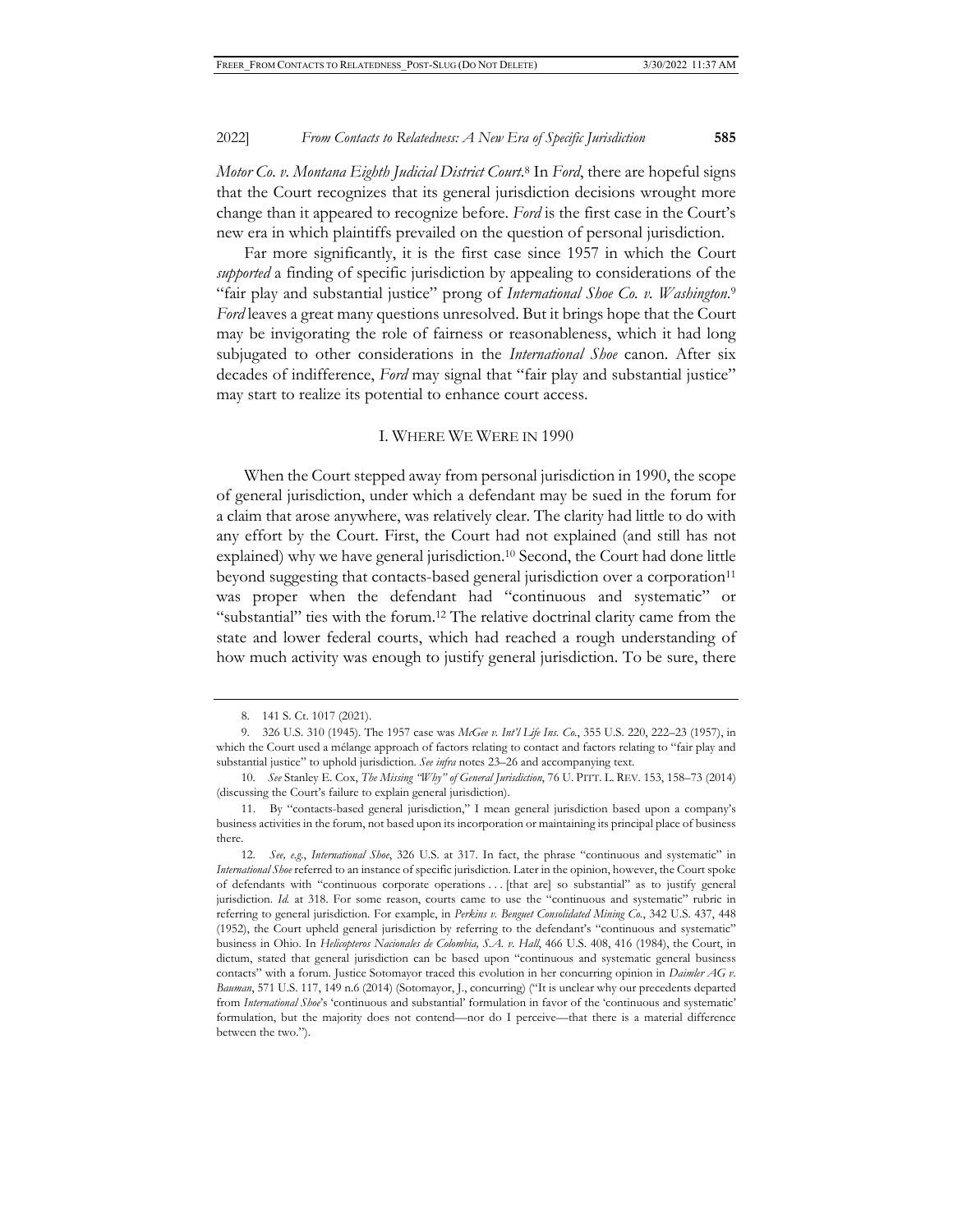were difficult cases at the margin, and courts reached results that could not be reconciled.13 But lawyers and judges developed an ability perhaps not to define "continuous and systematic" or "substantial" activity, but to recognize it when they saw it.14

Between 1945, when the Court decided *International Shoe*, and 1990, the Court focused almost all its personal jurisdiction attention on specific jurisdiction, under which a defendant may be sued only for a claim that is appropriately connected to the defendant's activities in the forum. *International Shoe* was revolutionary. It permitted jurisdiction beyond the "traditional bases" enshrined in *Pennoyer v. Neff.*<sup>15</sup> Those bases—the defendant's presence in the forum when served with process, domicile in the forum, and consent<sup>16</sup> strained under the increased mobility and trade of the twentieth century. The strain required the Court to invent fictive notions of implied presence and implied consent<sup>17</sup> to fit modern conditions to the hidebound traditional bases.

In contrast, in *International Shoe*, the Court instructed courts to assess whether the defendant had such "minimum contacts with [the forum] that the maintenance of the suit d[id] not offend traditional notions of fair play and substantial justice."18 This iconic phrase clearly consists of two parts: (1) contact between the defendant and the forum and (2) the fairness (or reasonableness) of exercising jurisdiction on the facts of a given case. We will refer to these as the contact prong and the fairness prong of *International Shoe*.

The express recognition of "fair play and substantial justice" was novel. In *Pennoyer*, the Court addressed the forum's power over the defendant or the defendant's property without regard to whether an assertion of jurisdiction would be fair.19 This fact explains why courts operating under the *Pennoyer* regime felt the need to recognize a "force or fraud exception" to personal jurisdiction when a defendant was tricked or dragged into the forum and then

<sup>13.</sup> *Compare* Bryant v. Finnish Nat'l Airline, 208 N.E.2d 439, 441–42 (N.Y. 1965) (upholding general jurisdiction over an airline based upon its maintaining a one-and-a-half-room suite of offices in the forum and employment of people at that office), *with* Follette v. Clairol, Inc., 829 F. Supp. 840, 845–47 (W.D. La. 1993) (rejecting general jurisdiction over national store chain that operated 264 retail stores in forum), *aff'd mem*., 998 F.2d 1014 (5th Cir. 1993).

<sup>14.</sup> For example, in *Goodyear* the Court held that North Carolina did not have general jurisdiction over European subsidiaries of Goodyear USA. Goodyear Dunlop Tires Operations, S.A. v. Brown, 564 U.S. 915, 929 (2011) ("North Carolina is not a forum in which it would be permissible to subject petitioners to general jurisdiction."). In that case, no one questioned that North Carolina would have general jurisdiction over Goodyear USA, however, based upon its maintaining of three manufacturing plants and employing hundreds of workers in that state. *See id.* at 918. The notion was so well understood that Goodyear USA did not contest general jurisdiction over it. Ironically, as a result of the holding in *Goodyear*, North Carolina would no longer have general jurisdiction over Goodyear USA, because it is not incorporated there and does not have its principal place of business there. *See id.* at 924.

<sup>15. 95</sup> U.S. 714 (1877).

<sup>16.</sup> *Id.* at 719.

<sup>17.</sup> *See, e.g.*, Hess v. Pawloski, 274 U.S. 352, 356 (1927) (inferring consent to in personam jurisdiction when the defendant operated motor vehicle in forum).

<sup>18.</sup> Int'l Shoe Co. v. Washington, 326 U.S. 310, 316 (1945) (internal quotation omitted).

<sup>19.</sup> *See Pennoyer*, 95 U.S. at 719.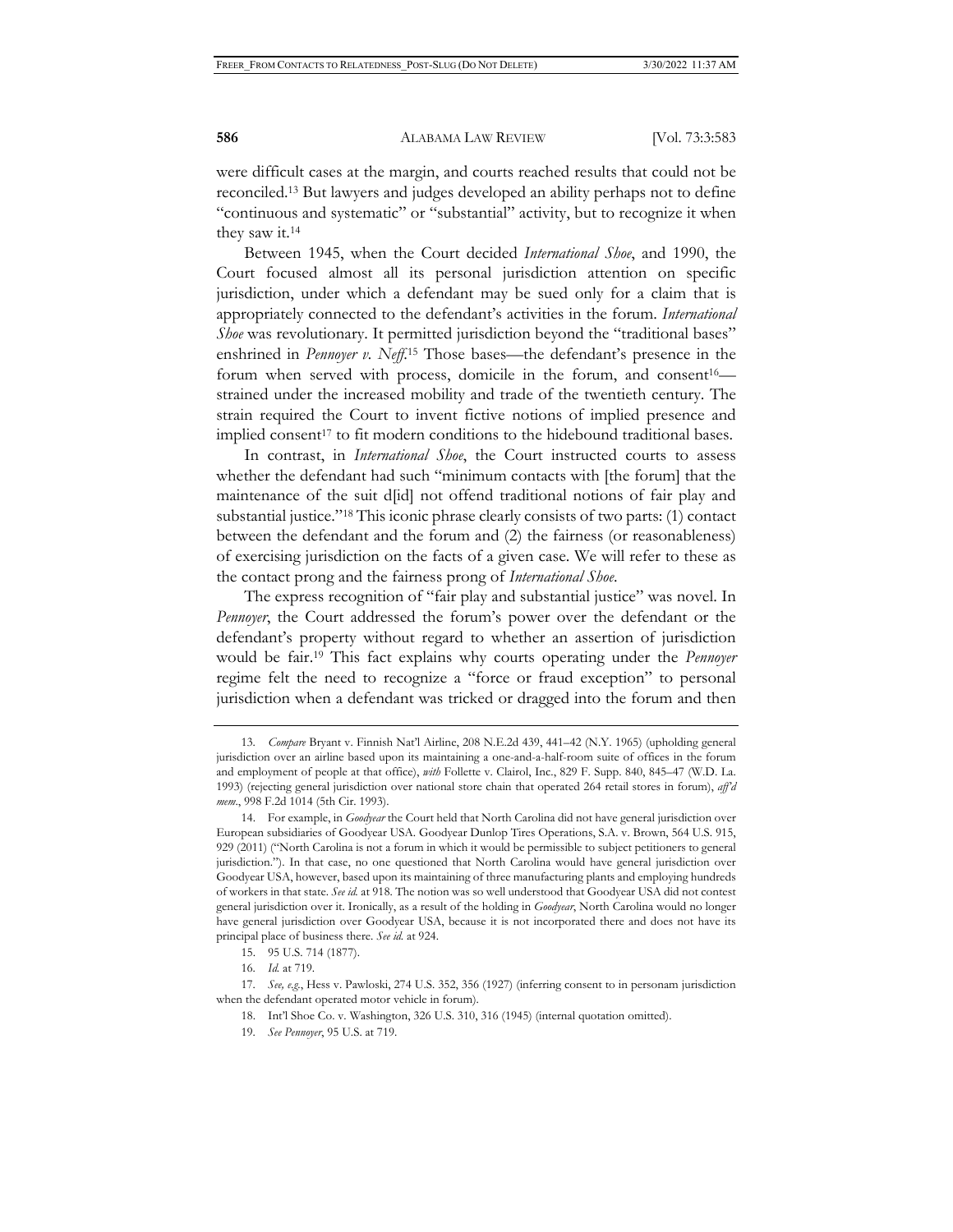served with process.20 Under *International Shoe*, though, an assessment of reasonableness was an express part of the due process analysis.21

But it was not the entirety of the new standard: there must also be "minimum contacts" between the defendant and the forum. Indeed, the Court made clear in *International Shoe* that there can be no jurisdiction if the defendant has "no contacts, ties, or relations" with the forum state.22 In its earliest applications of *International Shoe*, the Court gave an equal position to contact and fairness. In *McGee v. International Life Insurance Co.*, 23 the Court set out a mélange of factors relating to "minimum contacts" alongside those relating to "fair play and substantial justice" to uphold jurisdiction in California over a Texas company that had sold only one policy of insurance in the forum.24

*McGee* employed a broad understanding of the contact requirement. The Court did not focus tightly on the affiliation between the defendant and the forum. Rather, it considered the relevant contact to be the *contract* between the parties.25 It focused on the *relationship* between the defendant, the plaintiff, and the forum, California. In this way, the assessment of contact implicated the interests of the plaintiff and of the forum state, in addition to the affiliative actions by the defendant. Front and center, in the same paragraph as its contact assessment, the Court explained that California had an interest in protecting its residents, that the plaintiff had an interest in suing at home, that there was a relevant interest in having the litigation proceed where the witnesses and evidence would be found, and that the relative hardships facing the parties were to be considered and balanced.26

This flexible mélange approach lasted less than a year. In its next Term, the Court changed direction in *Hanson v. Denckla*. 27 There the Court narrowed the notion of contact by requiring that the tie between the defendant and the forum result from the defendant's "purposeful availment" of the forum.28 The defendant itself must reach out to the forum; the unilateral act of a third party<sup>29</sup> cannot suffice. *Hanson*'s lens was entirely set upon the defendant. Interests of

<sup>20.</sup> *See, e.g.*, Wyman v. Newhouse, 93 F.2d 313, 314–15 (2d Cir. 1937) (holding a judgment void because the defendant's presence in state was procured by fraud); Wanzer v. Bright, 52 Ill. 35, 40 (1869) (procuring presence of the defendant "was a fraud on appellee and upon the process of the court that we presume never has or can be sanctioned by courts of justice").

<sup>21. 326</sup> U.S. at 320.

<sup>22.</sup> *Id.* at 319.

<sup>23. 355</sup> U.S. 220 (1957). The Court had adopted the mélange approach in *Travelers Health Ass'n v. Virginia*, 339 U.S. 643, 648–49 (1950), which was the first case in which it applied *International Shoe.*

<sup>24. 355</sup> U.S. at 222–23.

<sup>25.</sup> *See id.* at 223 ("It is sufficient for purposes of due process that the suit was based on a contract which had substantial connection with [the forum] State.").

<sup>26.</sup> *Id.* at 223–24.

<sup>27. 357</sup> U.S. 235 (1958). For an insightful discussion of the abrupt change in approach adopted by *Hanson*, see MICHAEL VITIELLO, ANIMATING CIVIL PROCEDURE 26–32 (2017).

<sup>28.</sup> *Hanson*, 357 U.S. at 253.

<sup>29.</sup> *See id.*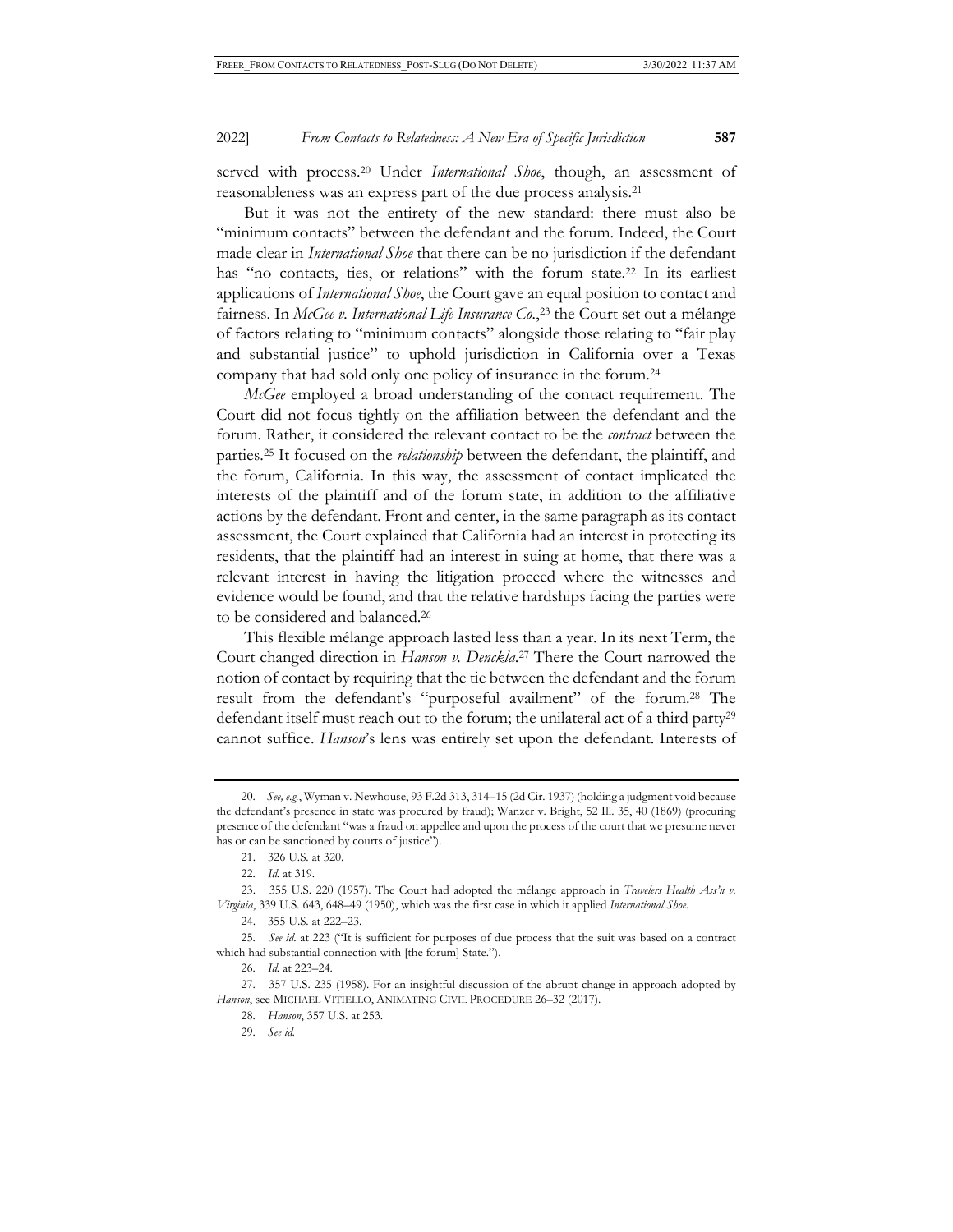the plaintiff, of the forum state, in litigation efficiency, and in relative hardship—pivotal in *McGee*—now were ignored.<sup>30</sup> On the facts, the majority held, Florida lacked jurisdiction over a Delaware trustee despite years of transactions between the trustee and the settlor in Florida.31 Why? Because the trustee's contact with Florida was the result of the settlor's moving to Florida that is, the unilateral act of a third party; the trustee itself had done nothing to avail itself of Florida.32

Twenty-two years later, in *World-Wide Volkswagen v. Woodson*, 33 the Court made the disengagement of contact and fairness express. It did so in two ways. First, it adopted a lock-step approach that gave primacy to contact over fairness: until a purposeful contact is found, a court simply cannot consider factors of fair play and substantial justice.<sup>34</sup> Indeed, all the fairness and convenience in the world will not overcome the defendant's lack of purposeful affiliation with the forum.35 Second, the Court catalogued five factors (the "fairness factors") relevant to the assessment of whether jurisdiction will be fair on the facts of a given case.36 The list included staples from the *McGee* analysis, such as the interest of the forum, the interest of the plaintiff, considerations of efficient litigation, and the relative burden on the parties.37 Again, though, these considerations were relegated to secondary importance, locked behind the wall of contact through purposeful availment.38

In *Burger King Corp. v. Rudzewicz*, 39 the Court reemphasized the primacy of contact over fairness. It imposed a daunting burden on any defendant who

39. 471 U.S. 462 (1985). The Court listed the same five fairness factors in *Burger King* as it had in *World-Wide Volkswagen*. *Id.* at 477. But the holding in *Burger King* did much to subjugate them to the primary

<sup>30.</sup> See *id.* at 254 (reasoning that a state "does not acquire . . . jurisdiction by being the 'center of gravity' of the controversy, or the most convenient location for litigation").

<sup>31.</sup> *Id.*

<sup>32.</sup> *Id.* at 239.

<sup>33. 444</sup> U.S. 286 (1980).

<sup>34.</sup> *Id.* at 297 (focusing on the "defendant's conduct and connection with the forum State").

<sup>35.</sup> *Id.* at 294 ("Even if the defendant would suffer minimal or no inconvenience from being forced to litigate before the tribunals of another State; even if the forum State has a strong interest in applying its law to the controversy; even if the forum State is the most convenient location for litigation, the Due Process Clause, acting as an instrument of interstate federalism, may sometimes act to divest the State of its power to render a valid judgment.").

<sup>36.</sup> *Id.* at 292.

<sup>37.</sup> *Id.* (listing the factors as: (1) burden on the defendant, (2) interest of the forum state, (3) plaintiff's interest, (4) litigation efficiency, and (5) the states' interests in shared substantive policies).

<sup>38.</sup> *See* Richard D. Freer, *Personal Jurisdiction: The Walls Blocking an Appeal to Rationality*, 72 VAND. L. REV. EN BANC 99, 105-10 (2019) (describing the Court's "contact wall" as thwarting arguments that "fair play and substantial justice" would support jurisdiction). That article was a response to Adam N. Steinman, *Access to Justice, Rationality, and Personal Jurisdiction,* 71 VAND. L. REV. 1401 (2018). In *Kulko v. Superior Court of Cal.*, 436 U.S. 84, 96-97 (1978)*,* the Court concluded that jurisdiction would be "unreasonable" in light of the forum's lack of interest and other factors. But the Court had already concluded that the defendant had no relevant contact with the forum. *Id.* at 93-96. *Kulko* was decided two years before *World-Wide Volkwagen* imposed the rigid two-step approach that compels dismissal upon a finding of lack of contact without assessing the fairness factors. After *World-Wide Volkswagen*, a court addressing facts such as those in *Kulko* likely would not have addressed the fairness factors at all; the lack of contact was determinative.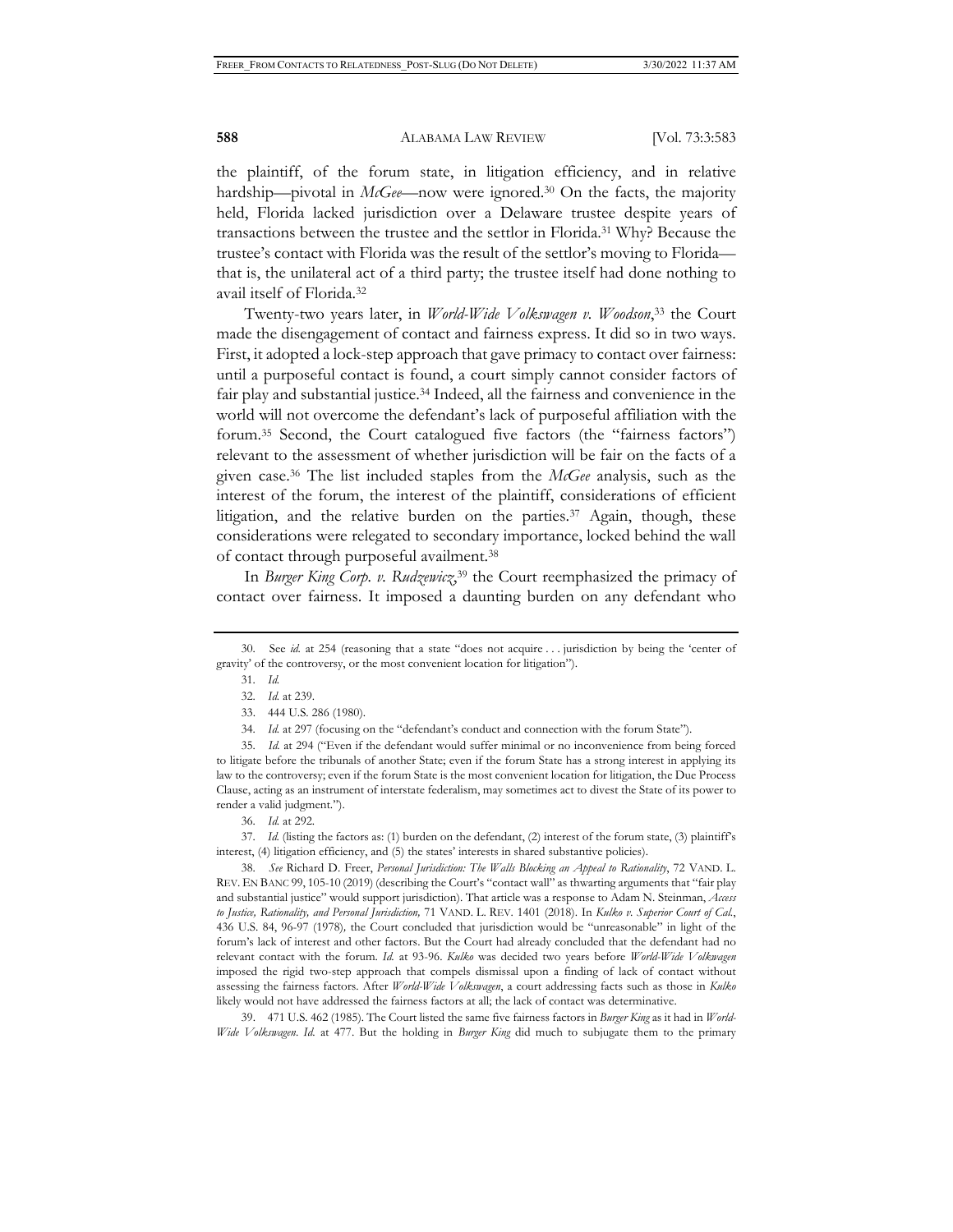sought to defeat jurisdiction by appealing to the fairness factors. Once the plaintiff shows purposeful contact between the defendant and the forum, the burden shifts to the defendant to "present a compelling case"40 that litigating in the forum is so "gravely . . . inconvenient" as to put it at a "severe disadvantage" in the litigation.41 Moreover, a disparity in resources between the plaintiff and the defendant is not determinative.42 In sum, due process does not guarantee the most convenient forum for the defendant. It only guarantees one that is not so grossly unfair as to deprive the defendant of a fair chance to defend itself.43 Accordingly, on the facts of the case, the Court concluded that it was not unconstitutionally unfair for a multinational corporation to sue two individual Michigan franchisees in the (for them, distant) corporation's hometown.<sup>44</sup>

*World-Wide Volkswagen* and *Burger King* diminish the importance of the fairness prong of *International Shoe* in two ways. First, the reasonableness of jurisdiction cannot be used to support the finding of a contact between the defendant and the forum. In other words, the fairness factors cannot be used to *support* jurisdiction, only to defeat it. Second, even when the fairness factors are addressed, they will rarely defeat jurisdiction because of the considerable burden imposed on the defendant. Because it was so difficult to defeat jurisdiction by appealing to the fairness factors, defendants repeatedly put all their eggs in the contact basket, arguing that they have no relevant contact with the forum. By 1990, when the Court left the personal jurisdiction stage, the fresh aspect of *International Shoe*—its appeal to fair play and substantial justice seemed rather an afterthought.

consideration of contact. *See* Richard D. Freer, *Personal Jurisdiction in the Twenty-First Century: Justice Brennan's Ironic Legacy*, 63 S.C. L. REV. 551, 569-74 (2012) (arguing that the *Burger King* methodology relegates fairness assessment to defeating, and not supporting, the exercise of jurisdiction).

<sup>40.</sup> *Id.*

<sup>41.</sup> *Id.* at 478 (quoting M/S Bremen v. Zapata Off-Shore Co., 407 U.S. 1, 18 (1972)).

<sup>42.</sup> *Id.* at 483 n.25 (finding that a defendant "may not defeat jurisdiction . . . simply because of his adversary's greater net wealth").

<sup>43.</sup> *See, e.g.*, Elliott E. Cheatham, *Conflict of Laws: Some Developments and Some Questions*, 25 ARK. L. REV. 9, 25 (1971) ("To say that a law does not violate the due process clause, is to say the least possible good about it.").

<sup>44.</sup> *Burger King*, 471 U.S. at 487. In *Asahi*, after failing to muster a majority opinion on what constituted a relevant contact, the majority held that the exercise of jurisdiction in California was defeated by the fairness or "reasonableness" factors. Asahi Metal Indus. Co. v. Superior Ct., 480 U.S. 102, 114–16 (1987). It is the only case in which the Court has rejected jurisdiction based upon the fairness analysis. But the case was very easy on that point; after dismissal of the plaintiff's claim, the dispute involved an indemnity claim between two Asian companies concerning a contractual relationship they formed in Asia. California had little interest in providing a forum for the dispute. *Id.* at 114. As Dean Hay notes, *Asahi* could have been dismissed under forum non conveniens. Peter Hay, *Judicial Jurisdiction and Choice of Law: Constitutional Limitations*, 59 U. COLO. L. REV. 9, 19 (1988).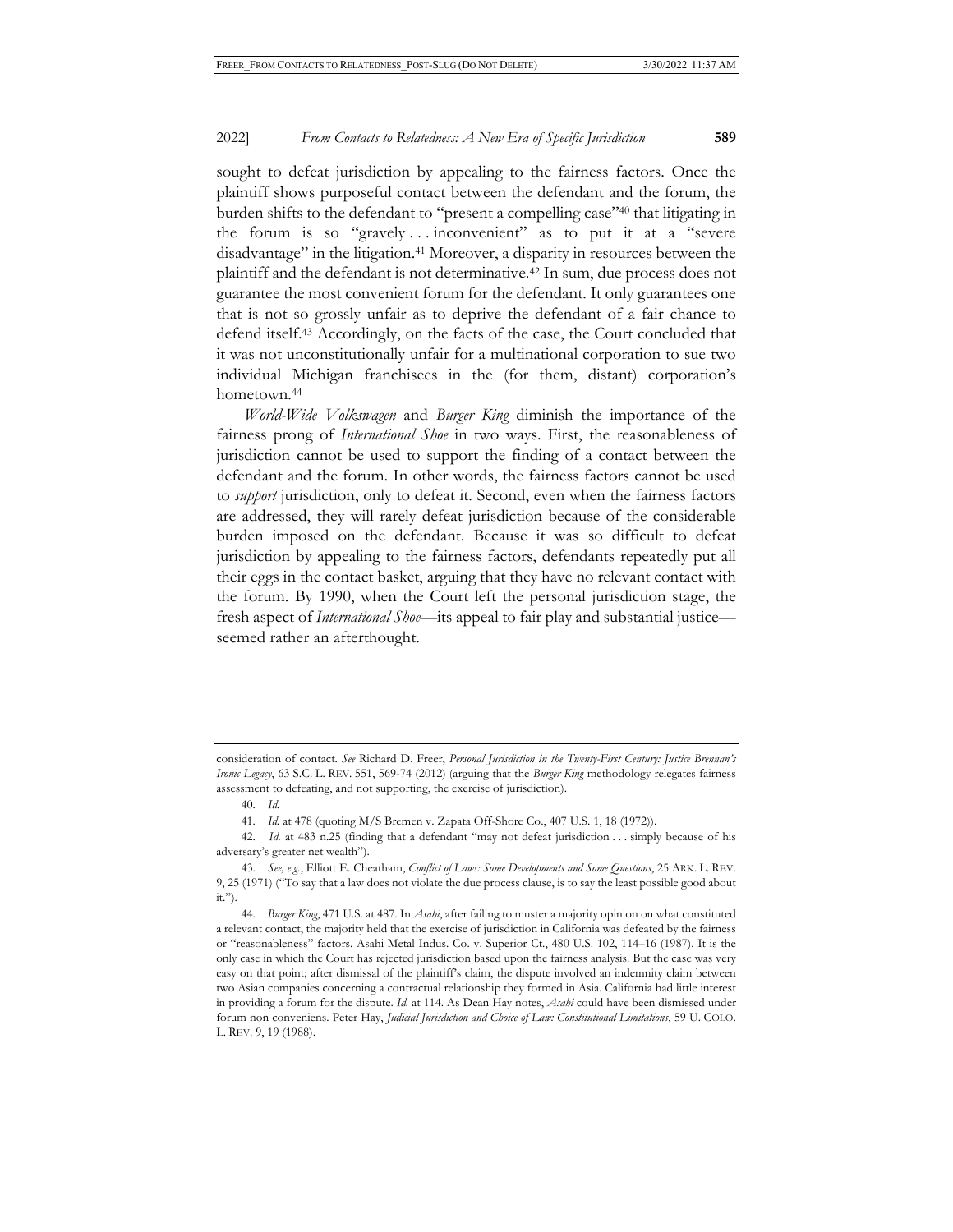#### II. THE NEW ERA: 2011 TO PRESENT

### *A. Specific Jurisdiction and the Continued Focus on Contact:* McIntyre *and* Walden

In 2011, the Court returned to personal jurisdiction. Since then, it has decided seven personal jurisdiction cases: three addressing general jurisdiction<sup>45</sup> and four addressing specific jurisdiction.<sup>46</sup> The first two specific jurisdiction decisions—*McIntyre* in 2011 and *Walden v. Fiore* in 2014—involved the application of *International Shoe* in two interesting contexts: the stream of commerce and "effects" jurisdiction. In each, however, the Court picked up exactly where it left off in the twentieth century: rejecting jurisdiction because the defendant lacked purposeful contact with the forum. Because there was no contact, there was no call to consider whether jurisdiction would be fair or reasonable. Lack of contact was determinative, as it had been in *Hanson* and *World-Wide Volkswagen.* 

*McIntyre* even replicated the twentieth-century failure to generate a majority opinion on the contact prong of the analysis in the stream of commerce context. In 1987, in *Asahi Metal Industry Co. v. Superior Court*, 47 the Court infamously split four-to-four-to-one on whether placing a component into the stream of commerce constitutes a purposeful contact when the finished product is marketed by a third party in another state.48 The case generated two approaches, each garnering the support of four Justices, and thus failed to establish a precedent.49 In *McIntyre*, a case involving a finished product in the stream of commerce, rather than a component,<sup>50</sup> the passage of twenty-four years and turnover of eight Justices brought no clarity. The Court again failed to generate a majority approach, this time splitting four-to-two-to-three.51 Because six Justices concluded that there was no purposeful contact, however, considerations of fairness or reasonableness were irrelevant.52

<sup>45.</sup> BNSF Ry. Co. v. Tyrrell, 137 S. Ct. 1549 (2017); Daimler AG v. Bauman, 571 U.S. 117 (2014); Goodyear Dunlop Tires Operations, S.A. v. Brown, 564 U.S. 915 (2011).

<sup>46.</sup> Ford Motor Co. v. Mont. Eighth Jud. Dist. Ct., 141 S. Ct. 1017 (2021); Bristol-Myers Squibb Co. v. Superior Ct., 137 S. Ct. 1773 (2017); Walden v. Fiore, 571 U.S. 277 (2014); J. McIntyre Mach., Ltd. v. Nicastro, 564 U.S. 873 (2011).

<sup>47. 480</sup> U.S. 102.

<sup>48.</sup> *Id.* at 112–13 (plurality opinion); *id.* at 117–18 (Brennan, J., concurring).

<sup>49.</sup> *See id.* at 112 (plurality opinion) (purposeful availment); *id.* at 117 (Brennan, J., concurring) (stream of commerce).

<sup>50.</sup> *McIntyre*, 564 U.S. at 877. Justice Ginsburg noted this factual distinction between *McIntyre* and *Asahi* and argued that the manufacturer of a finished product has greater control over where its product will be marketed than the manufacturer of a component. *Id.* at 908 (Ginsburg, J., dissenting).

<sup>51.</sup> Justice Kennedy wrote the plurality opinion, joined by three others. *Id.* at 876 (plurality opinion). Justice Breyer, joined by Justice Alito, concurred in the judgment. *Id.* at 887 (Breyer, J., concurring). Justice Ginsburg dissented, joined by two others. *Id.* at 893 (Ginsburg, J., dissenting).

<sup>52.</sup> Justice Kennedy and Justice Breyer, representing a total of six Justices, rejected the argument that the English company had forged a purposeful contact with New Jersey. *See id.* at 885 (plurality opinion).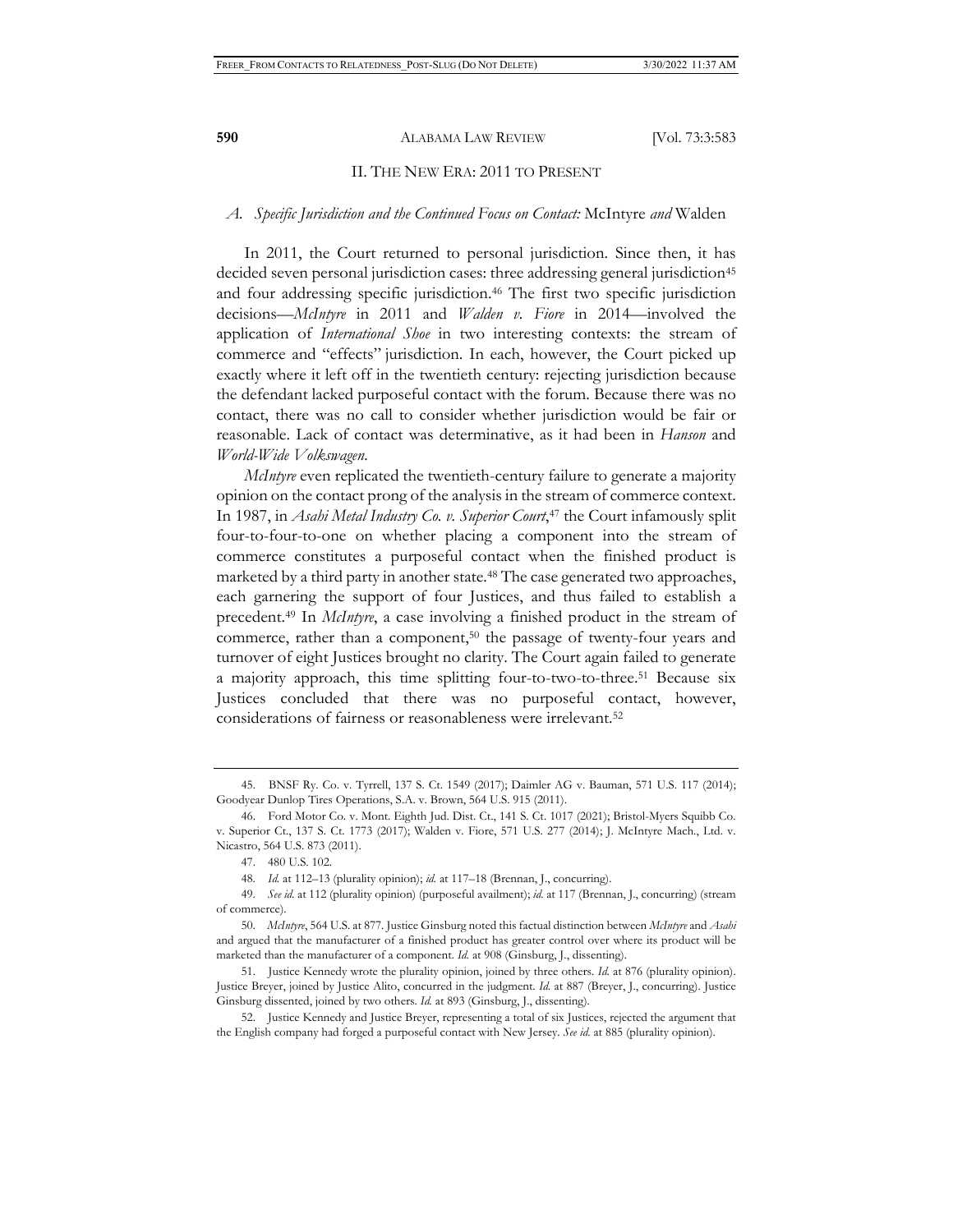The emphasis on contact *über alles* could not be starker. Indeed, the result in *McIntyre* can be justified only by *ignoring* the most basic principles of "fair play and substantial justice." In that case, a New Jersey plaintiff, injured on the job in New Jersey by a machine purchased by his employer, was prohibited from pursuing suit in New Jersey against the manufacturer of the machine, notwithstanding that the manufacturer had marketed the product to all states and (presumably) made money from the sale into New Jersey.53

In *Walden*, the Court focused on the contact analysis in the context of "effects" jurisdiction.54 In that case, a police officer working at the Atlanta International Airport seized cash belonging to the plaintiffs while they were making a flight connection from Puerto Rico to their home in Nevada.55 The officer claimed that the cash was related to illegal drug activity. He allegedly swore out a false affidavit about drug activity, which led the United States Attorney in Atlanta to seize the money.56 Ultimately, the cash, which was related to legal gambling activity, was returned to the plaintiffs, and they were not charged with a crime.57 The plaintiffs sued the police officer in Nevada, arguing that although everything the officer did was done in Georgia, his acts had caused an effect in Nevada and thus constituted a contact.58

The Court held that the officer could not be sued in Nevada because he did not forge a relevant purposeful contact with that state.<sup>59</sup> The plaintiffs complained about being deprived of the use of the money and noted that the deprivation was suffered in Nevada.<sup>60</sup> The Court seemed willing to agree with this point—yes, the plaintiffs suffered harm in Nevada. But that harm was felt in Nevada only because the *plaintiffs* happened to live there, not because the officer aimed his conduct toward Nevada.61 The case was another lineal descendent of *Hanson* and *World-Wide Volkswagen*.

<sup>53.</sup> *See id.* at 897 (quoting an email from the defendant corporation's president: "All we wish to do is sell our products in the [United] States—and get paid!") (Ginsburg, J., dissenting).

<sup>54.</sup> Walden v. Fiore, 571 U.S. 277, 290 (2014). The doctrine is generally associated with *Calder v. Jones*, 465 U.S. 783 (1984). In that case, a reporter and an editor, acting in Florida, produced a newspaper article that defamed a California movie actress. *Id.* at 784–85. The analysis of contact depended upon the nature of the claim. The "brunt" of defamation is suffered where a falsehood is published. *See id.* at 788–89. Indeed, one element of the tort of defamation is publication, and the article was published in California. *Id.* at 784– 85; *see also id.* at 785 n.2. Moreover, in *Calder*, the story concerned the activities of the plaintiff in California, alleging that she was not performing well because of an alcohol problem. *Id.* at 784–786; Joint Appendix at \*8–9, Calder v. Jones, 571 U.S. 783 (1984) (No. 82-1401) 1983 U.S. S. Ct. Briefs LEXIS 214. The defendants forged purposeful contact by causing an effect in California. *Calder*, 465 U.S. at 789.

<sup>55.</sup> *Walden*, 571 U.S. at 280.

<sup>56.</sup> *Id.* at 280–81.

<sup>57.</sup> *Id.* at 281.

<sup>58.</sup> *See id.*

<sup>59.</sup> *Id.* at 290 ("[T]he effects of petitioner's conduct on respondents are not connected to the forum State in a way that makes those effects a proper basis for jurisdiction.").

<sup>60.</sup> *Id.* at 289.

<sup>61.</sup> *Id.* ("[M]ere injury to a forum resident is not a sufficient connection to the forum.").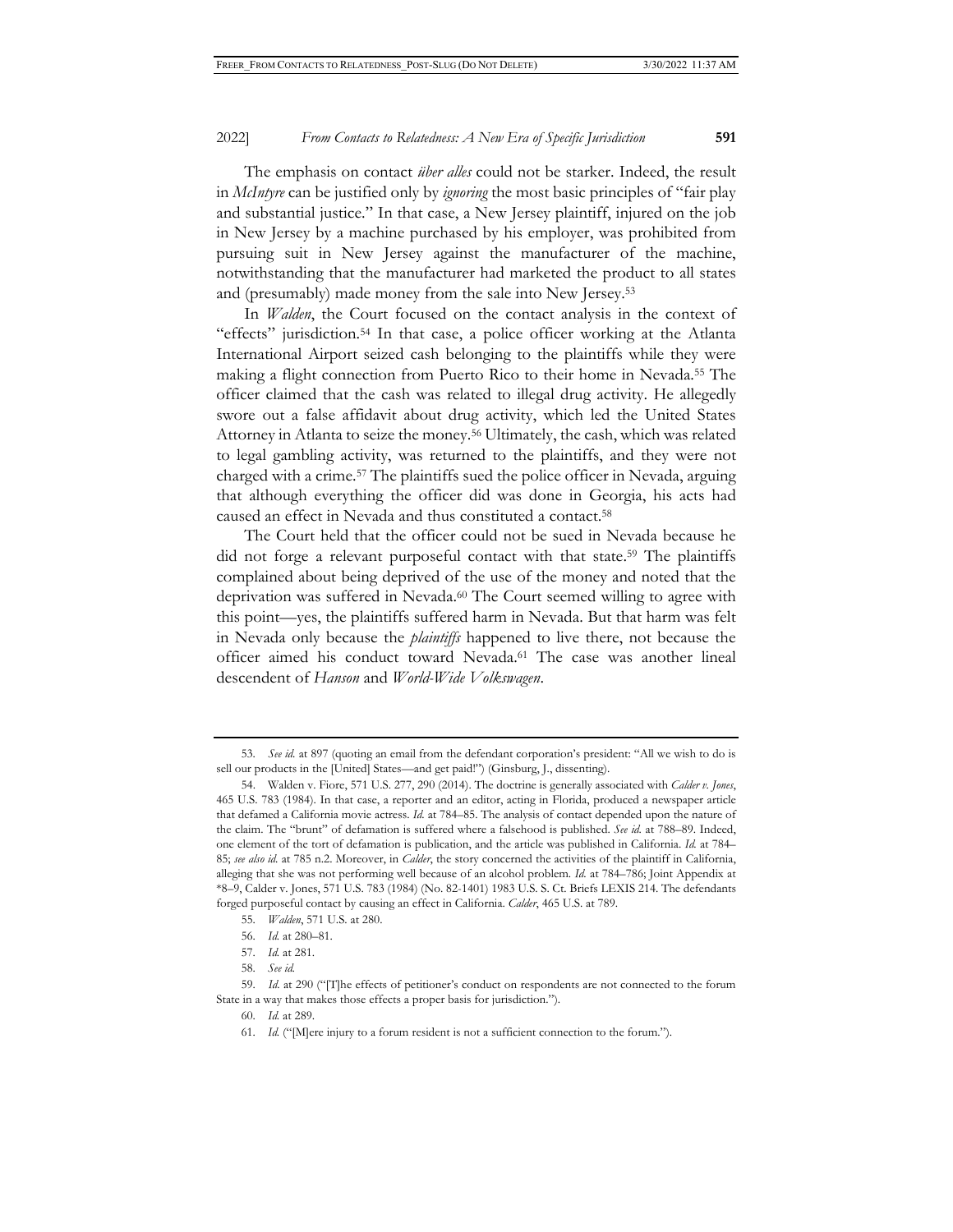*McIntyre* and *Walden* broke no new methodological ground. The rigid twostep approach from the twentieth century remained intact. The finding of no relevant contact left considerations of fair play and substantial justice on the sidelines.

#### *B. Further Subjugation of the Fairness Factors*

The Court's new-era decisions on general jurisdiction are most noteworthy for their restriction of the doctrine and impact on specific jurisdiction analysis. Before addressing those points, note two collateral consequences of one of those cases, *Daimler AG v. Bauman*. 62 In a remarkable footnote in her majority opinion, Justice Ginsburg, speaking for eight Justices, did two noteworthy things. First, she embraced the *World-Wide Volkswagen* lockstep, two-pronged analysis for specific jurisdiction.63 This was surprising because her dissent in *McIntyre* had appeared to embrace something akin to the Court's mélange approach from *McGee*. 64 Thus, even Justice Ginsburg now relegated the fairness factors to a subsidiary position, irrelevant in the absence of purposeful contact.

Second, she concluded that the fairness factors are irrelevant in cases of general jurisdiction.65 If the facts of a case satisfy the new test for general jurisdiction (the "at home" test, addressed momentarily), jurisdiction is automatic, without considerations of fairness. After *Daimler*, then, "fair play and substantial justice" was arguably more peripheral than it had been in 1990: the mélange approach now appeared to have no adherent on the Court, and the fairness assessment was irrelevant in general jurisdiction cases.

## *C. The Restriction of General Jurisdiction and the Specific Jurisdictional Gap*

Justice Ginsburg wrote the majority opinions in the three new-era general jurisdiction cases: *Goodyear*, *Daimler*, and *BNSF Railway Co. v. Tyrrell*. 66 In these cases, the Court significantly restricted general jurisdiction. That restriction need be recounted only briefly here.67 Our focus is not on the new doctrine of

<sup>62. 571</sup> U.S. 117 (2014).

<sup>63.</sup> *Id.* at 139 n.20 ("First, a court is to determine whether the connection between the forum and the episode-in-suit could justify the exercise of specific jurisdiction. Then, in a second step, the court is to consider several additional factors to assess the reasonableness of entertaining the case.").

<sup>64</sup>*.* J. McIntrye Mach., Ltd. v. Nicastro, 564 U.S. 873, 899–901 (2011) (Ginsburg, J., dissenting).

<sup>65.</sup> *Daimler*, 571 U.S. at 139 n.20 ("When a corporation is genuinely at home in the forum State, . . . any second-step inquiry would be superfluous."). Justice Sotomayor noted that the Court's holding on this issue was "a ground neither argued nor decided below." *Id*. at 146 (Sotomayor, J., concurring).

<sup>66. 137</sup> S. Ct. 1549 (2017).

<sup>67.</sup> The new-era restrictions on general jurisdiction have generated considerable commentary. *See, e.g.*, Patrick J. Borchers, *The Muddy-Booted, Disingenuous Revolution in Personal Jurisdiction*, 70 FLA. L. REV. FORUM 21, 27 n.62 (2018); Robin J. Effron, *The Lost Story of Notice and Personal Jurisdiction*, 74 N.Y.U. ANN. SURV. AM. L. 23, 100 (2018); Richard D. Freer, *Some Specific Concerns with the New General Jurisdiction*, 14 NEV. L.J. 1161, 1165–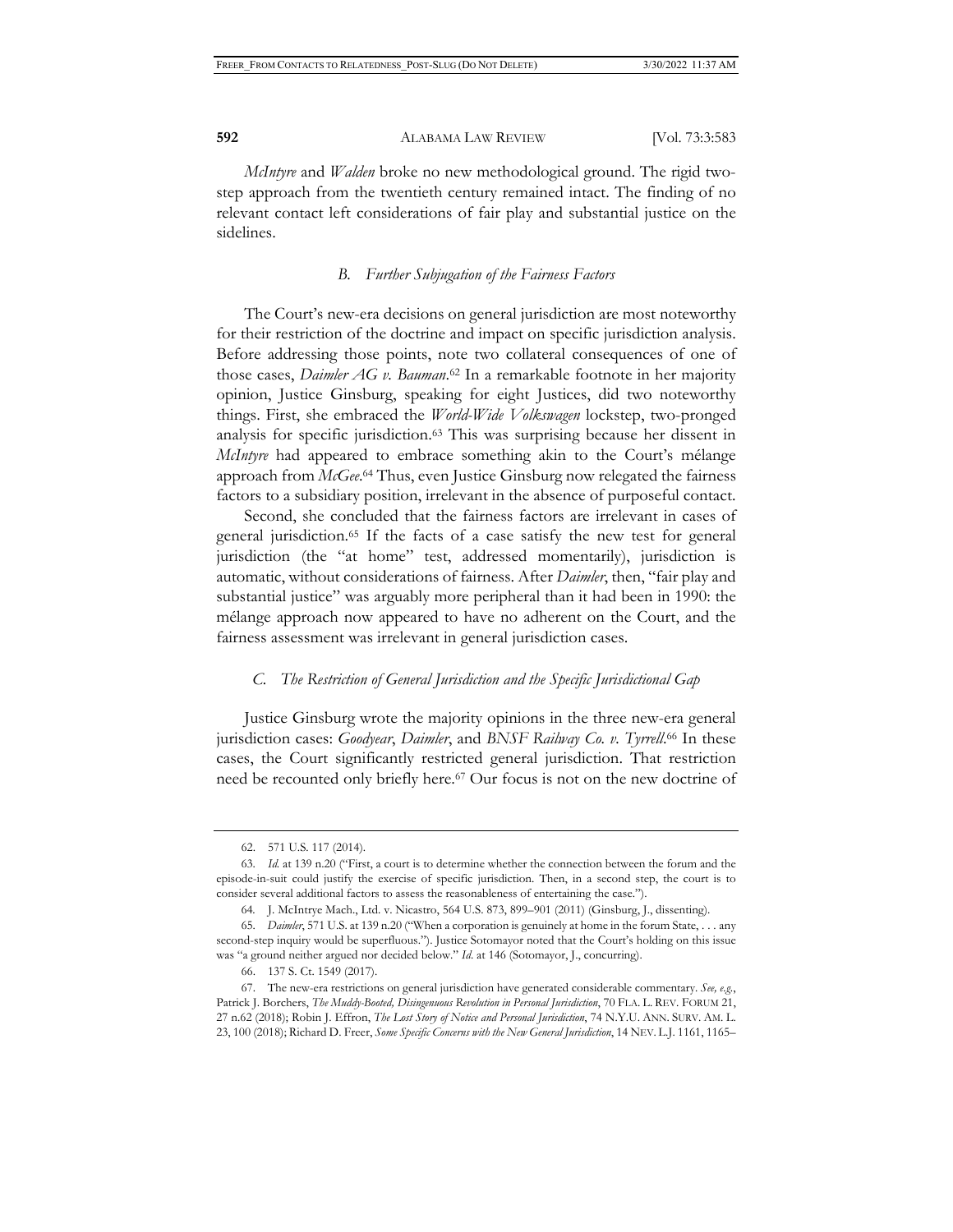general jurisdiction per se, but what it means for the new era of specific jurisdiction cases.

*Goodyear*, in 2011, seemed to suggest that "continuous and systematic" ties between the defendant and the forum were no longer sufficient to invoke allpurpose jurisdiction. Instead, general jurisdiction requires that the defendant be "at home" (or "essentially at home")<sup>68</sup> in the forum.<sup>69</sup> The Court refused to define "at home" but provided "paradigms" that appeared to be quite narrow. For a corporation, the state of incorporation and the state in which the company established its principal place of business (apparently meaning its nerve center)<sup>70</sup> would have general jurisdiction.<sup>71</sup> The Court hinted that general jurisdiction might be proper in another state, based upon the level of business activity.72 In other words (mine, not the Court's), the opinion may have left open the possibility that a defendant could be "figuratively" at home, as opposed to "literally" at home, based upon its level of activity. Moreover, the Court made clear that general jurisdiction cannot be based upon the defendant's buying products from or selling products into the forum.73

In 2014, in *Daimler*, Justice Ginsburg made clear that the Court meant what it said in *Goodyear*: the test for general jurisdiction is not whether the defendant has "continuous and systematic" or "substantial" ties with a state, but whether the defendant is "at home" there.74 Contacts-based general jurisdiction over a corporation might be possible if the case resembled *Perkins v. Benguet Mining Co.*, which, as the Court explained it, conducted all of its business in a single state.<sup>75</sup> Finally, in *BNSF*, decided in 2017, Justice Ginsburg led the Court in effectively

- 74. Daimler AG v. Bauman, 571 U.S. 117, 122 (2014).
- 75. *Id.* at 129–30.

<sup>74 (2015);</sup> Thomas C. Arthur & Richard D. Freer, *Be Careful What You Wish For:* Goodyear*,* Daimler*, and the Evisceration of General Jurisdiction*, 64 EMORY L.J. ONLINE 2001, 2002 (2014).

<sup>68.</sup> Initially, in *Goodyear*, the Court used the phrase "essentially at home." Goodyear Dunlop Tires Operations, S.A. v. Brown, 564 U.S. 915, 919 (2011). Later, however, the Court dropped "essentially" and referred twice to "at home." *Id.* at 924, 929. Later, in *Daimler*, the Court's discussion is about where a corporation is "at home." 571 U.S. at 122. Except in quotations from *Goodyear*, the modifier "essentially" does not appear. *Id.* at 122, 127, 133 n.11, 139. More recently, in *BNSF*, the Court used the phrase "at home" seven times but "essentially at home" once in a quotation from *Goodyear*. *See, e.g.*, 137 S. Ct. at 1555 ("[E]xercise of personal jurisdiction [was] impermissible because BNSF is not 'at home' in Montana.").

<sup>69.</sup> *Goodyear*, 564 U.S. at 919.

<sup>70.</sup> This conclusion follows the Court's citation to *Hertz Corp. v. Friend*, 559 U.S. 77, 92 (2010), which adopted this "nerve center" definition of "principal place of business" for purposes of federal subject-matter jurisdiction. The Court failed to explain why this definition—as opposed to one that focused on a corporation's activities in the work world—should apply. Moreover, the Court has never explained where unincorporated businesses such as partnerships and limited liability companies are "at home." In practice, many unincorporated associations feature diffused decision-making, which might take place at multiple places. *See* Susan Gilles & Angela Upchurch, *Finding a "Home" for Unincorporated Entities Post-*Daimler AG v. Bauman, 20 NEV. L.J. 693, 721 (2020). In addition, partnerships are formed by conduct and do not require anything analogous to the process of incorporation. *See id.*

<sup>71.</sup> *Goodyear*, 564 U.S. at 924.

<sup>72.</sup> *Id.* at 928.

<sup>73.</sup> *Id.* at 929.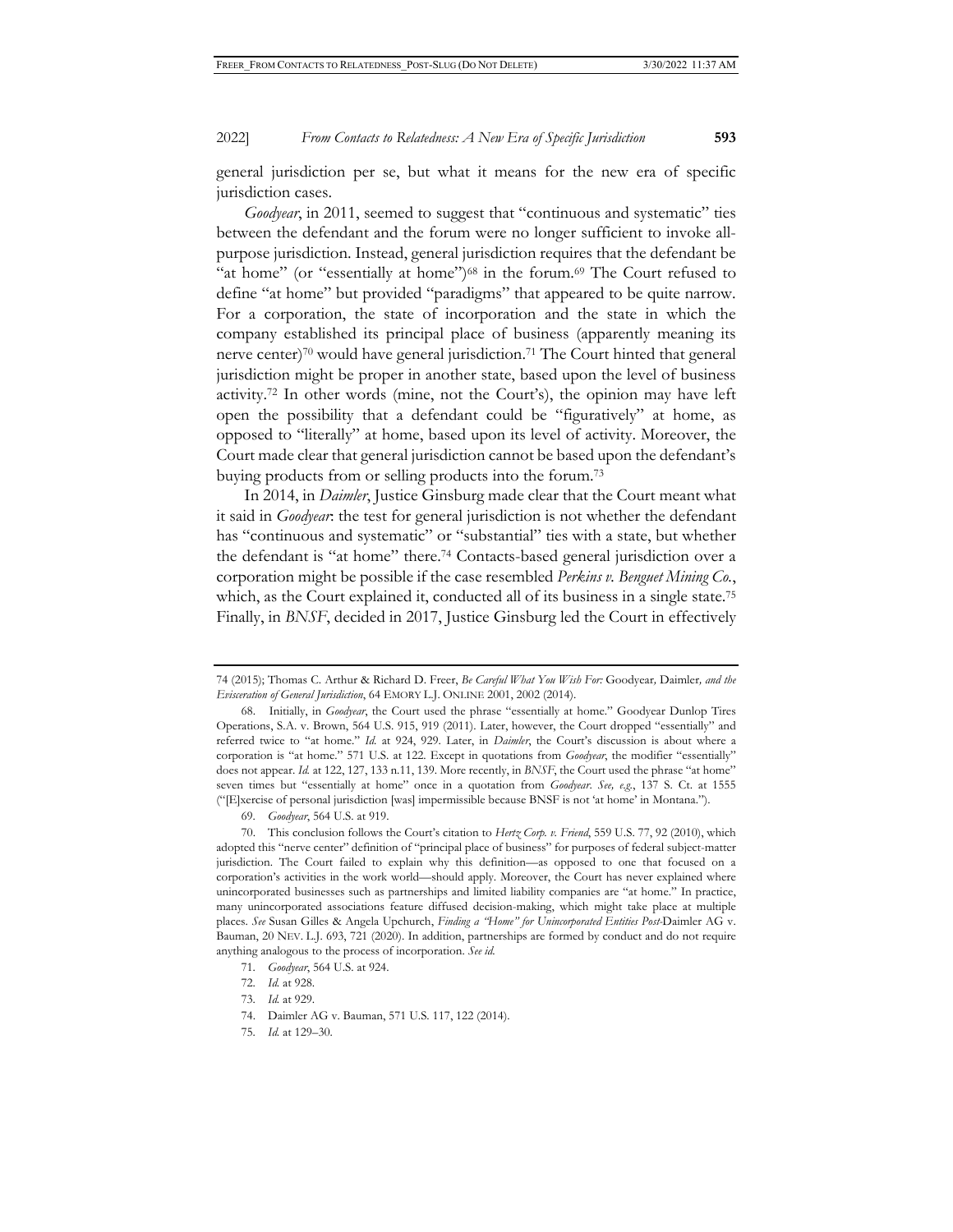ending the possibility of contacts-based general jurisdiction.<sup>76</sup> It appears, when the dust settles, that general jurisdiction is now available over a corporation on the same bases as were available before *International Shoe*: where it is incorporated and where it maintains its principal place of business.

By limiting general jurisdiction, these decisions created a gap. General jurisdiction no longer applies to defendants who have "continuous and systematic" or "substantial" ties with the forum but who are not "at home" there. The results, increasingly, are cases in which the defendant has a great deal of contact with the forum (perhaps enough to have invoked general jurisdiction before the new era) but in which general jurisdiction now is no longer available. Such cases must now be handled, if at all, by specific jurisdiction. And specific jurisdiction can apply only if the plaintiff's *claim* is sufficiently connected to the defendant's contact with the forum—an assessment we will call "relatedness."

The relatively easy invocation of general jurisdiction before the new era often liberated courts from the task of assessing relatedness. After all, if the defendant had continuous and systematic or substantial ties with the forum, it could be sued there for any claim, so there was no concern with whether the claim had sufficient relatedness with the forum. With general jurisdiction doing less lifting, courts can no longer simply elude the relatedness question.

The two most recent specific jurisdiction cases—*Bristol-Myers* and *Ford* fall into this gap. Again, they are a different breed from *Hanson*, *World-Wide Volkswagen*, *McIntyre*, and *Walden*. Here, there is no question of purposeful contact between the defendant and the forum. The question is the relatedness of a claim to that contact. This emerging focus on relatedness invokes a shift from a two-step to a three-step methodology. *World-Wide Volkswagen* established the two-step inquiry of purposeful contact followed by an assessment of fairness. Now, the analysis likely should go from (1) purposeful contact to (2) relatedness and, if relatedness is satisfied, to (3) the assessment of the fairness factors. We turn now to what the Court has done in its two relatedness cases.

### III. FILLING THE GAP

#### *A. The Specific Jurisdiction Mantra and* Bristol-Myers

Just as we have long had a mantra for general jurisdiction—it was "continuous and systematic" or "substantial" and is now "at home"—so we have a mantra for relatedness: whether the plaintiff's claim "arises out of *or*

<sup>76.</sup> In her separate opinion, Justice Sotomayor reached this conclusion about the Court's reasoning in *BNSF Railway Co. v. Tyrrell*, 137 S. Ct. 1549, 1561 (2017) (Sotomayor, J., concurring in part and dissenting in part). For discussion of the tortured history of personal jurisdiction over corporations, see Patrick J Borchers, Ford Motor Co. v. Montana Eighth Judicial District Court *and "Corporate Tag Jurisdiction" in the* Pennoyer *Era*, 72 CASE W. RSRV. L. REV. 45 (2021).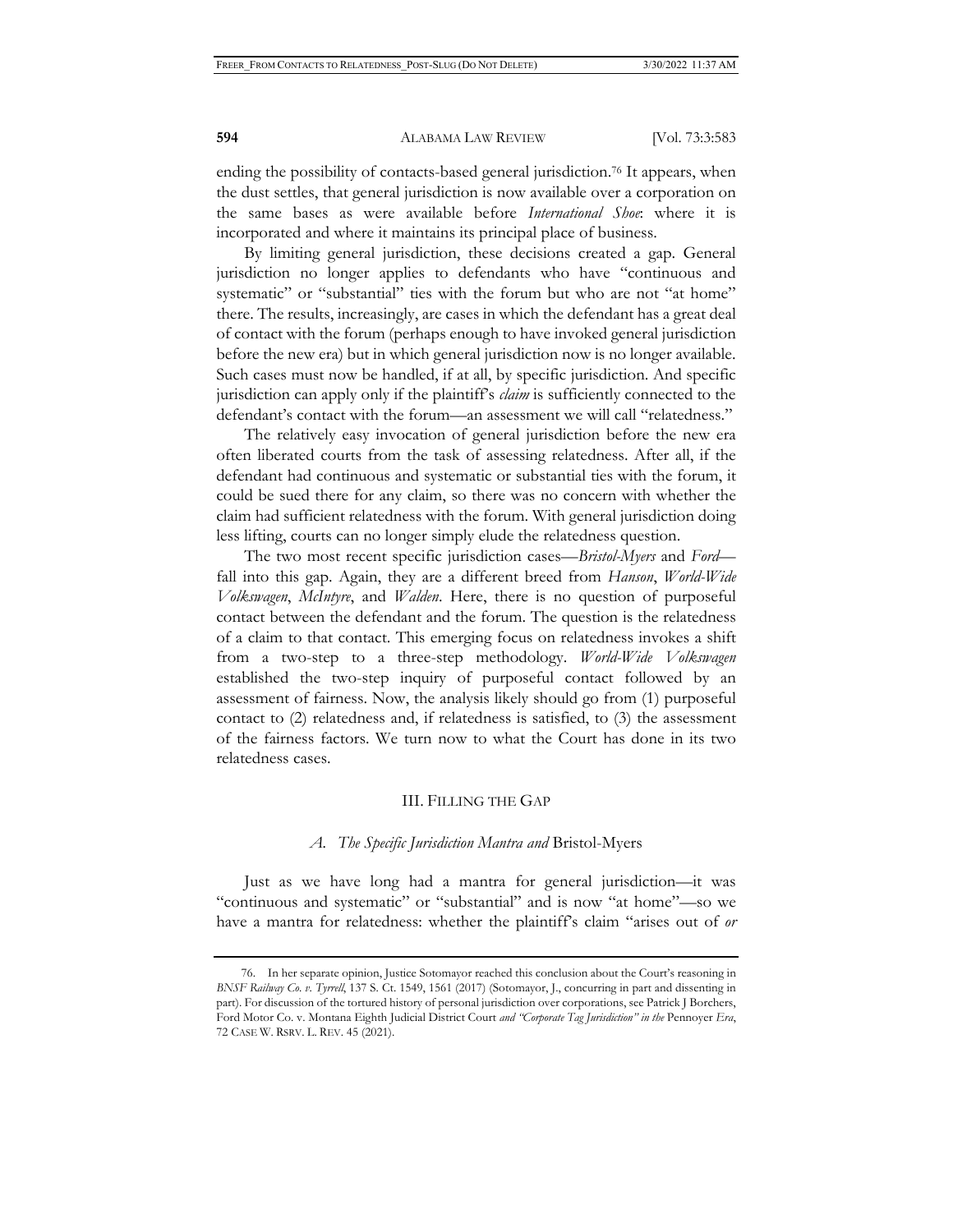## 2022] *From Contacts to Relatedness: A New Era of Specific Jurisdiction* **595**

relates to" the defendant's contact with the forum.77 In his dissent in *Helicopteros Nacionales de Colombia, S.A. v. Hall*, 78 Justice Brennan argued that "arises out of" and "relates to" mean different things and that the latter phrase is broader than the former. Thus, he argued for specific jurisdiction in *Helicopteros*, in which the plaintiffs' claims did not arise directly from the defendant's activity in Texas but could be said to be "related to" it.79 The majority in *Helicopteros* avoided the issue.80 Not until 2017, in *Bristol-Myers*, did the Court wrestle with "arises out of or relates to."

In *Bristol-Myers*, 678 plaintiffs sued a pharmaceutical manufacturer in California.81 They sought damages for personal injuries allegedly caused by the defendant's blood-thinning drug Plavix.82 The defendant had enormous, continuous contacts with California, including more than 400 employees, 5 research and development centers, a lobbying office, and having sold \$900,000,000 worth of Plavix over the relevant time.83 Despite these contacts, in the new era the defendant was not subject to general jurisdiction in California; it was not incorporated there and did not maintain its principal place of business there.84

The jurisdictional difficulty was that 592 of the plaintiffs were not residents of California.85 The Plavix they ingested was not manufactured, packaged, labeled, or sold in California.<sup>86</sup> Nonetheless, the California Supreme Court upheld specific jurisdiction over the claims of all plaintiffs (including the 592 non-Californians) by invoking a "sliding scale" that adopted some aspects of the Brennan approach from *Helicopteros*. 87 Because the defendant had such overwhelming ties with California, the California court concluded, the claims of the nonresidents needed only "relate to" those contacts and not to "arise out

<sup>77.</sup> The phrase was first used in *Helicopteros Nacionales De Colombia, S.A. v. Hall*, 466 U.S. 408, 427 (1984) (Brennan, J., dissenting) (emphasis added).

<sup>78.</sup> *Id.* at 425.

<sup>79.</sup> *Id.* at 426–27. Justice Brennan made this argument in asserting that Texas had specific jurisdiction in *Helicopteros*. *Id.* at 424. The majority in that case did not address the issue, however, because it interpreted the plaintiffs' brief to concede that there was no specific jurisdiction. *Id.* at 415 (majority opinion).

<sup>80.</sup> The litigants in that case stipulated that the defendant was not subject to specific jurisdiction, meaning that the Court was not required to assess whether the claims were sufficiently connected to the forum to satisfy specific jurisdiction. *Id.* at 415 n.10 ("[T]he parties have not argued any relationship between the cause of action and Helicol's contacts with the State of Texas . . . .").

<sup>81.</sup> Bristol-Myers Squibb Co. v. Superior Ct., 137 S. Ct. 1773, 1778 (2017).

<sup>82.</sup> *Id.*

<sup>83.</sup> *Id.*

<sup>84.</sup> Originally, the California trial court exercised general jurisdiction based upon the defendant's continuous and systematic ties with the forum. *Id.* After the Supreme Court decided *Daimler*, however, the Court determined that general jurisdiction was not available. *Id.* 

<sup>85.</sup> *Id.*

<sup>86.</sup> *Id.*

<sup>87.</sup> *Id.* at 1781.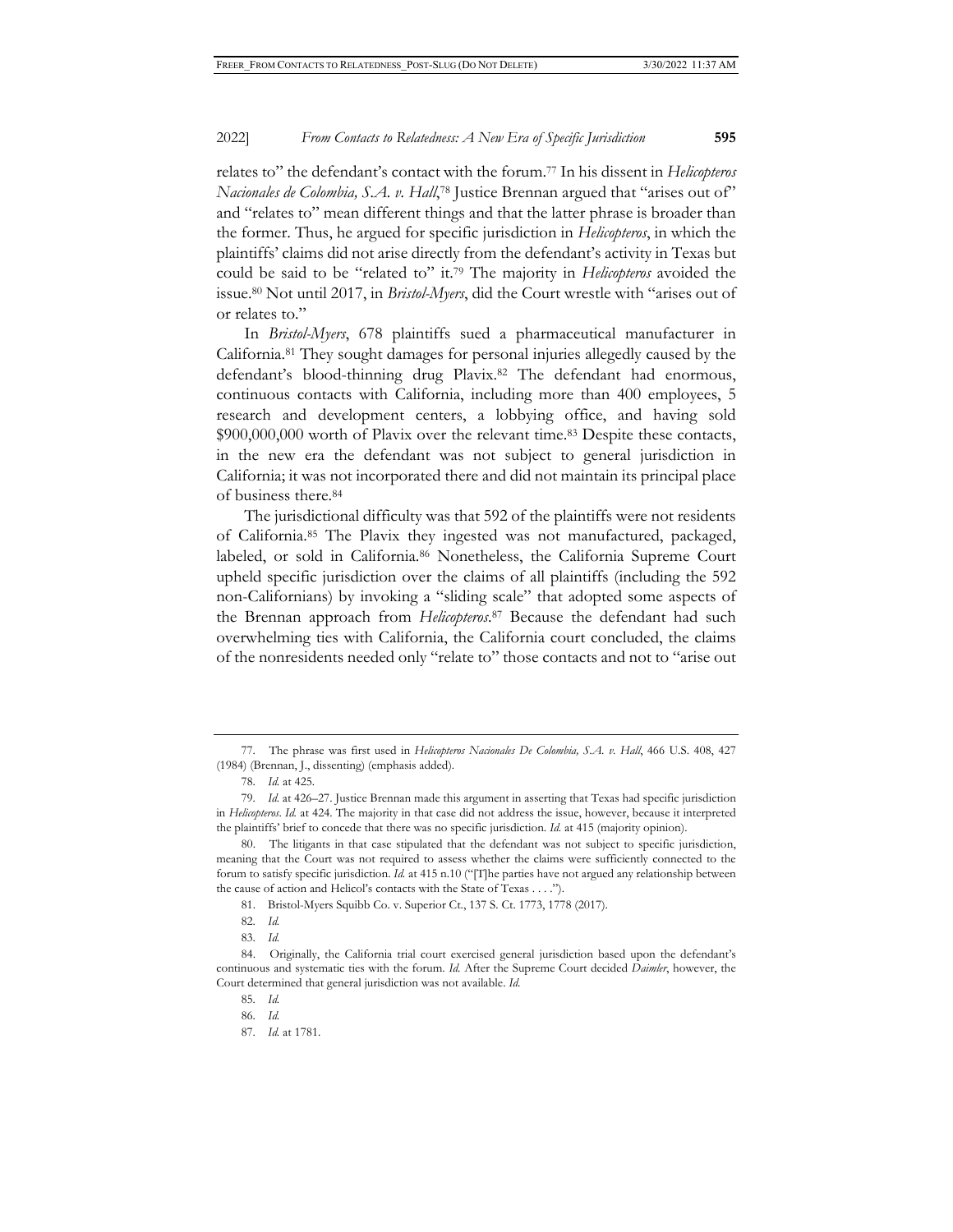of" them.88 The state court found sufficient connection from the facts that the defendant engaged in a nationwide advertising campaign (all the plaintiffs saw the same advertisements) and that the Plavix ingested by the non-Californians was identical to that taken by the Californians.89

The Court, in an eight-to-one decision authored by Justice Alito, reversed and held that the 592 non-California plaintiffs failed to connect their *claims* sufficiently to the defendant's California *contacts*. 90 Those non-Californians did not get Plavix through California doctors, did not ingest Plavix in California, and were not injured or treated in California.<sup>91</sup> On the other hand, the California court did have specific jurisdiction over the defendant for the claims of the eighty-six California plaintiffs.<sup>92</sup> The lack of "relatedness" thus was a difficulty only for the non-California plaintiffs.

The majority opinion refused to follow Justice Brennan's suggestion in *Helicopteros*. The phrase "arises out of or relates to," said the Court, does not contain two parts, but espouses a unitary standard.<sup>93</sup> And that standard was not satisfied for the claims by the non-Californians. True, the Plavix ingested by the California plaintiffs was identical to that ingested by the non-California plaintiffs. True, the plaintiffs were subjected to the same advertising and marketing scheme in every state. But these facts did not satisfy the requirement that the claims "arise out of or relate to" the defendant's contacts with the forum.94 Nothing the defendant did in California had any connection with the purchase or ingestion of Plavix, say, in Ohio. Not only that, the majority concluded, but there is no "sliding scale" by which the level of the defendant's activity in the forum affects the degree of relatedness required.95

The move from contact to relatedness entails a profound shift in focus: from whether the *defendant* affiliated itself with the forum (through purposeful availment) to whether the *plaintiff's claim* is sufficiently connected to the defendant's forum activities. We Civil Procedure teachers tell our students that personal jurisdiction is exercised over litigants while subject-matter jurisdiction is exercised over cases and claims. But here, we see some morphing: even though we are assessing personal jurisdiction, we are looking at the details of the *claims* being asserted, which, in turn, requires consideration of the *plaintiff's*  connection with the forum. In *Bristol-Myers*, it was the non-California *plaintiffs* (not the defendant) who had no contact with California.

<sup>88.</sup> The state court concluded that the claims of the non-California plaintiffs related to the California contacts because all plaintiffs were subjected to consistent nationwide advertising and marketing and the Plavix pills ingested in California were identical to those ingested in other states. *Id.* at 1778–79.

<sup>89.</sup> *Id.* at 1781; *id.* at 1784 (Sotomayor, J., dissenting).

<sup>90.</sup> *Id.* at 1781 (majority opinion).

<sup>91.</sup> *Id.* at 1778.

<sup>92.</sup> *Id.* at 1779.

<sup>93.</sup> *Id.* at 1780–81.

<sup>94.</sup> *Id.* at 1782.

<sup>95.</sup> *Id.* at 1781.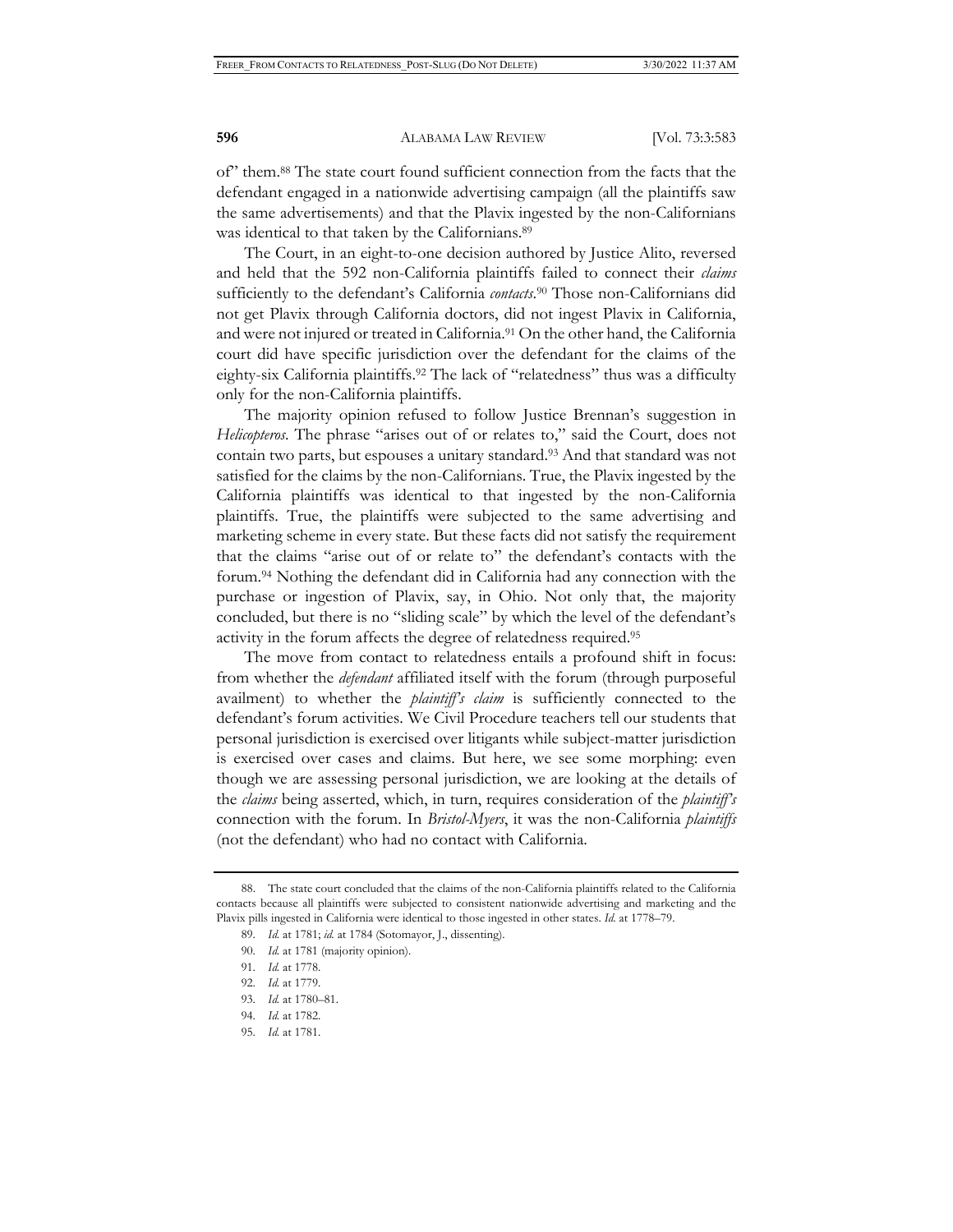The relatedness analysis reflects a profound truth: with specific jurisdiction, the forum does not exercise regulatory power over the defendant per se, but over some aspect of the defendant's conduct or activity—conduct or activity that takes place in or causes an effect in the forum. Again, in *Bristol-Myers*, California did not lack personal jurisdiction over the pharmaceutical company. It lacked jurisdiction over the *claims* asserted by non-California plaintiffs against that defendant. Why? Because though the defendant's contacts with California were extensive, they did not justify California's regulating its non-California behavior. In the new era, only the defendant corporation's state of incorporation and state in which it maintains its principal place of business have authority to regulate its out-of-state conduct.

The majority in *Bristol-Myers* grounded its holding in the concept of interstate federalism*.* California's exercise of jurisdiction over the claims by non-Californians invaded the province of those states in which the defendant was "at home."96 Surprisingly, Justices Ginsburg, Breyer, and Kagan joined the majority opinion despite having expressed doubts (in other cases) about the role of interstate federalism in personal jurisdiction analysis.97 In dissent, Justice Sotomayor attacked the notion that California's exercise of general jurisdiction would have encroached on the sovereignty of states in which the defendant was "at home."98

Regardless of what one thinks of the holding in *Bristol-Myers*, there is at least a legitimate argument that California taxpayers should not be required to fund a court system to adjudicate claims of Ohio plaintiffs for injuries sustained in Ohio and which likely will be governed by Ohio tort law. Even so, *Bristol-Myers* raised a disturbing possibility: that the defendant's contact with the forum must include *the very product* (such as the very pill) that harmed the plaintiff. Such a holding would allow manufacturers selling a defective product into State A, which is subsequently sold privately to an owner in State B, to escape jurisdiction in the latter state.<sup>99</sup> And, as Justice Sotomayor noted in her dissent, such a tight definition of relatedness might unduly hamper aggregate litigation concerning a defective product in a single state with which a defendant has significant contacts but is not "at home."<sup>100</sup>

The ultimate reach of *Bristol-Myers* is not clear because the Court left several key questions unaddressed—questions that state and lower federal courts had

<sup>96.</sup> *Id.* at 1780 (finding that limitations on personal jurisdiction "are a consequence of territorial limitations on the power of the respective States").

<sup>97.</sup> It is also surprising that the same three Justices agreed with Justice Alito's discussion of purposeful availment as requiring that the defendant "submit" to the authority of the forum. *Id.* at 1780.

<sup>98.</sup> *Id.* at 1788 (Sotomayor, J., dissenting) ("What interest could any single State have in adjudicating respondents' claims that the other States do not share?").

<sup>99.</sup> *See* Freer, *supra* note 38, at 113 ("This view of relatedness will make it more difficult to aggregate the claims of plaintiffs who are injured in different states by different (though identical) products.").

<sup>100.</sup> *Bristol-Myers*, 137 S. Ct. at 1784 (Sotomayor, J., dissenting) (making the argument and noting that such a limitation would be especially problematic in aggregate cases asserting negative-value claims).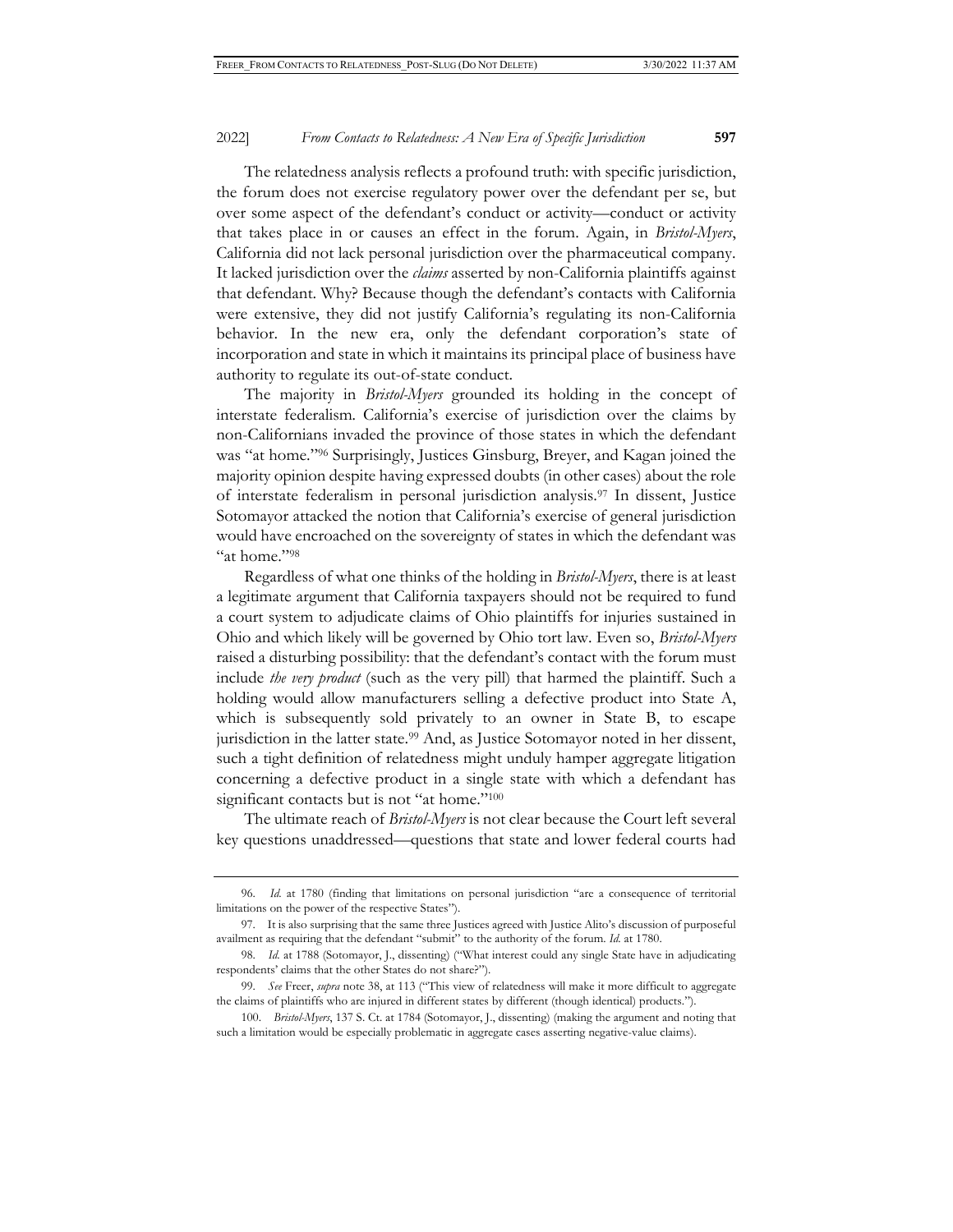engaged long before *Bristol-Myers*. 101 It was clear from the case law that one potentially difficult issue concerning relatedness is whether the defendant's contact with the forum must have *caused* the harm suffered by the plaintiff. *Bristol-Myers* does not engage the question and does not address what sort of causation, if any, would be required.

For instance, suppose a Hawaii hotel advertises in Massachusetts. *P*, a citizen of Massachusetts, in response to these ads, goes to the hotel, where she suffers injury in a slip and fall. Assuming the advertising constituted a contact between the hotel and Massachusetts, does the claim "arise from or relate to" that contact? Under a "but for" causation theory, arguably yes: but for the ads, *P* would not have gone to the hotel and thus would not have been injured there. Or, instead, must there be "proximate causation"? If so, perhaps Massachusetts would lack personal jurisdiction over the Hawaii hotelier because its ads in Massachusetts were not the immediate cause of the plaintiff's slip and fall in Hawaii. Or, instead, is there some other variant of causation? Or, again, is causation required at all in the relatedness analysis? *Bristol-Myers* left such questions unaddressed. Less than four years later, the Court returned to the topic.

## *B.* Ford *and the Possible Invigoration of the Fairness Analysis*

In March 2021, the Court decided *Ford*, which involved two companion cases, one from Montana and one from Minnesota.102 For simplicity, we will address the facts of the Montana case. There, Ford manufactured a 1996 Explorer in Kentucky and sold it to a dealer in Washington.103 Through a series of independent transactions, with which Ford had no connection, the vehicle ended up in Montana, owned by the decedent, who was a resident of Montana.104 She was killed in a wreck in Montana, and her representatives sued Ford in that state, asserting various product liability claims.<sup>105</sup> The state courts in Montana upheld specific jurisdiction over Ford.106

Could the plaintiff argue that the presence of the vehicle in the forum constituted purposeful availment between Ford and Montana for purposes of

<sup>101.</sup> *See, e.g.*, Moki Mac River Expeditions v. Drugg, 221 S.W.3d 569, 572 (Tex. 2007) (discussing various approaches to causation in the context of specific jurisdiction).

<sup>102. 141</sup> S. Ct. at 1022–24.

<sup>103.</sup> *Id.* at 1023.

<sup>104.</sup> *Id.* 

<sup>105.</sup> *Id.* 

<sup>106.</sup> *Id.* In the other case, Ford manufactured a vehicle (a 1994 Crown Victoria) in Canada and sold it to a dealer in North Dakota. *Id.* Through a series of independent transactions, with which Ford had no connection, the vehicle ended up in Minnesota, owned by a resident of Minnesota, who was a friend of the injured. *Id.* The injured was a passenger in the vehicle and suffered significant personal harm in a wreck in Minnesota. *Id.* He sued Ford in that state. *Id.* The state courts in Minnesota upheld specific jurisdiction over Ford. *Id.*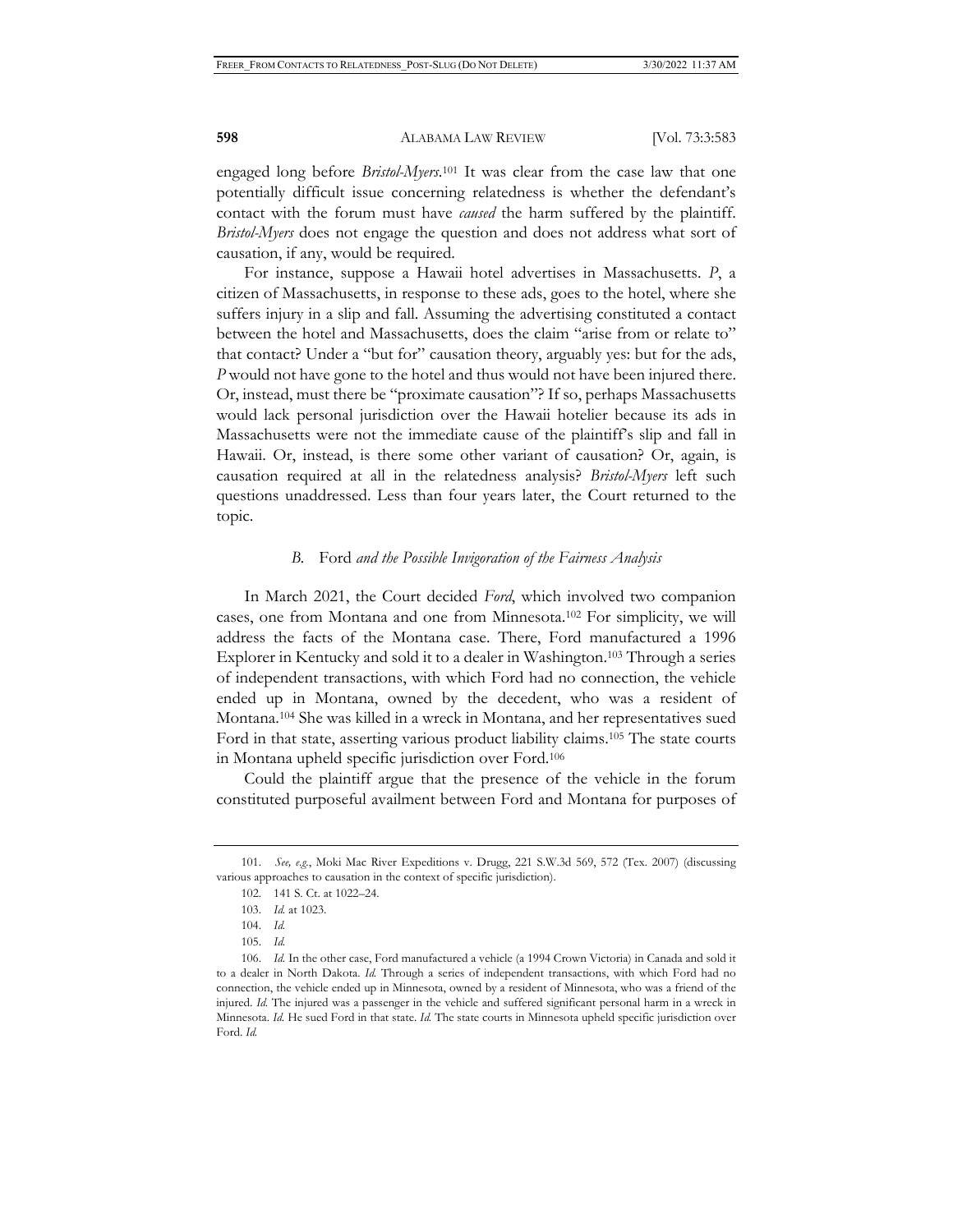the contact requirement of *International Shoe*? Under *World-Wide Volkswagen*, the answer must be no: the vehicle got into Montana through the unilateral acts of third parties, not through anything Ford did.107 Could the plaintiff argue that the presence of the vehicle in Montana was a contact under the stream of commerce theory? This seems unlikely: the Explorer was not swept into Montana by anything Ford put into motion; Ford directed the sale of the vehicle into Washington. In addition, under *Walden*, it may be difficult to conclude that the happenstance of where the plaintiff chose to own and drive (or to be a passenger in) a Ford vehicle should constitute a contact between Ford and the forum.

Fortunately, in *Ford*, the plaintiff was not required to rely on a contact created by the specific Explorer involved in the wreck. Ford had what we can easily call continuous and substantial contacts with Montana: it maintains scores of dealers there, sells and ships thousands of vehicles directly to those dealers, advertises, and provides parts and service in Montana. Before the new era, Ford likely would have conceded that it was subject to general jurisdiction in that state because of those ties. Add to that the fact that the wreck occurred in the forum and resulted in the death of a forum resident (which may support an argument that we are talking about specific (and not general) jurisdiction) and any pre-2011 jurisdictional challenge would have been doomed. Indeed, as Professor Rhodes recently demonstrated, between 1945 and the present case, Ford did not challenge personal jurisdiction in even a single case involving similar facts.<sup>108</sup>

In the new era, though, a jurisdictional challenge was likely. Despite the defendant's substantial ties with Montana, there was no general jurisdiction because Ford was not incorporated there and did not maintain its principal place of business there. Accordingly, specific jurisdiction was the only option. In *Ford*, the defendant did not argue (and, indeed, could not have argued) that it lacked purposeful contact with the forum states. Neither did it argue that the exercise of jurisdiction would have violated the fairness factors (again, how could it?). Its entire argument was that the plaintiff's claim did not "arise out of or relate to" Ford's contacts with the forum. According to Ford, relatedness could only be satisfied by a very strict causal relationship—that the *very car* in which the plaintiff was killed was either (1) designed or (2) manufactured or (3) sold directly by Ford into the forum.109

<sup>107.</sup> World-Wide Volkswagen Corp. v. Woodson, 444 U.S. 286, 298 (1980).

<sup>108.</sup> Charles W. "Rocky" Rhodes, *The Roberts Court's Jurisdictional Revolution within* Ford*'s Frame*, 51 STETSON L. REV. 157, 159 (2022) (noting that a Westlaw search showed that Ford made no such challenge in any domestic case during those years).

<sup>109.</sup> *Ford*, 141 S. Ct. at 1023.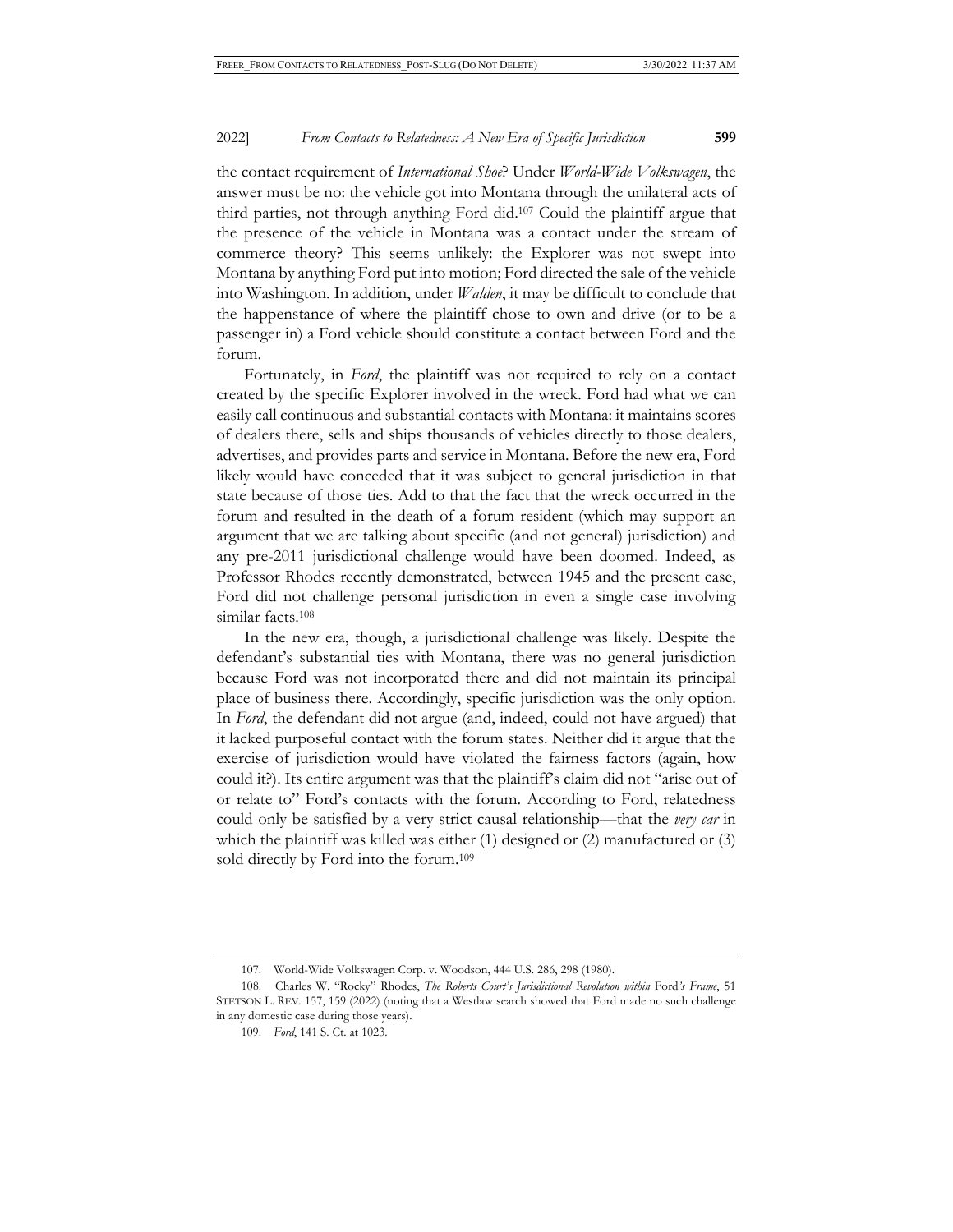The Court unanimously rejected this argument and upheld specific jurisdiction.<sup>110</sup> Rather curiously, the majority opinion by Justice Kagan<sup>111</sup> did two things that the majority in *Bristol-Myers* had declined to do. First, it separated the phrase "arises out of" from the phrase "relates to." The former, it concluded, requires causation: that the defendant's contact with the forum *caused* the harm suffered by the plaintiff.112 Importantly, however, a causal relationship is not required in all cases. Sometimes, all that is required is that the defendant's contact with the forum "relates to" the plaintiff's claim.113 In other words, Justice Brennan was right: "relates to" is broader than "arises out of."

Second, the Court appears to recognize a sliding scale (though it will never call it that, given the rejection of the term in *Bristol-Myers*). Justice Kagan explained that if the defendant has a great deal of contact with the forum (such as Ford's contacts with Montana), the plaintiff need only satisfy the "relates to" test to support specific jurisdiction.114 On the other hand, if the defendant has relatively less contact with the forum, the plaintiff must show that the claim "arises out of" that contact, which, as noted, requires a causal relationship between the defendant's contact and the plaintiff's claim.<sup>115</sup>

Perhaps more interesting, however, is how the Court appears to draw the line between whether to apply "arises out of" or "relates to" in a given case. Arguably, the Court is resurrecting (albeit for a limited purpose) the old "continuous and systematic" or "substantial" test that was employed for general jurisdiction before the new era. Justice Kagan's opinion reads like a general jurisdiction case from back in the day: Ford had "substantial business in the State,"<sup>116</sup> Ford "systematically served" the state market,<sup>117</sup> Ford "regularly

<sup>110.</sup> Though the decision was unanimous, there were three opinions: Justice Kagan for the majority of five, Justice Alito in concurrence, and Justice Gorsuch concurring in the judgment, in which Justice Thomas joined. *Id.* at 1022. Justice Barrett did not participate in the case. *Id.* Thus, only eight Justices participated in the case. *Id.*

<sup>111.</sup> Justice Alito concurred in *Ford* and decried the parsing of "arise out of or relate to" into two parts. (Perhaps he was defending turf since his opinion in *Bristol-Myers Squibb* refused to make such a distinction.) To him, a causal connection is always required but was easily satisfied on the facts of the case. *Id.* at 1033 (Alito, J., concurring) ("[H]ere, there is a sufficient link [for causation]."). Justice Gorsuch, joined by Justice Thomas, concurred in the judgment in an opinion that will command a good bit of attention. He discussed traditional approaches to personal jurisdiction and expressly discussed *Pennoyer*. *Id.* at 1034–36 (Gorsuch, J., concurring in the judgment). Though some will see this as an appeal to restrictive jurisdictional doctrine, the opposite appears to be the case. Justice Gorsuch was particularly concerned that though individuals can be subject to "tag" jurisdiction, corporate defendants have not been, so a return to *Pennoyer* (under which all jurisdiction was general jurisdiction) may signal a desire to expand jurisdiction over businesses. *Id.* at 1036.

<sup>112.</sup> *Id.* at 1026–27 (majority opinion).

<sup>113.</sup> *Id.*

<sup>114.</sup> *Id.* 

<sup>115.</sup> *See id.* 

<sup>116.</sup> *Id.* at 1022.

<sup>117.</sup> *Id.* at 1028.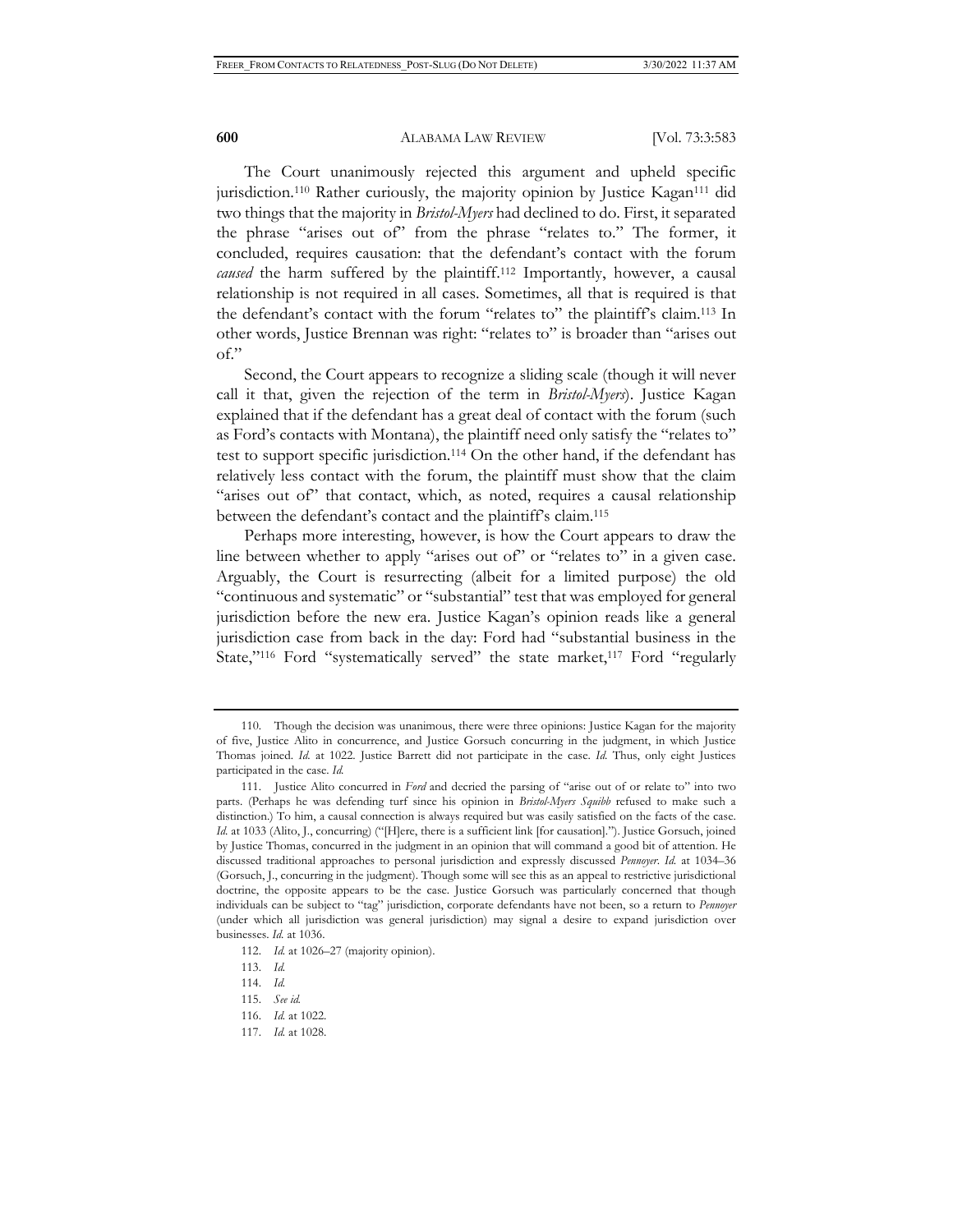conduct[ed]" business in the state,<sup>118</sup> and Ford had "systematic contacts" with the forum.119 Justice Alito's concurring opinion chimed in, referring to Ford's "heavy presence" in Montana.<sup>120</sup> Such forum activity is contrasted, in the majority opinion, with "isolated or sporadic" conduct.121

Of course, in this context, extensive ties with the forum do not support *general* jurisdiction. But they do permit *specific* jurisdiction on a lesser showing of relatedness. In these cases, the plaintiff's claim must merely "relate to" the defendant's substantial and continuous ties with the forum. Stated another way, if the defendant has the kind of contacts that supported general jurisdiction before 2011, it is easier to show relatedness than if the defendant has merely isolated or sporadic ties to the forum.

Without doubt, *Ford* leaves a good many unanswered questions.122 For example, at what point does the defendant's contact become so extensive as to justify the application of the "relates to" standard? In applying "arises out of," what sort of causal relationship is required? Moreover, how far does "relates to" reach? The Court cautions that "relates to" does not mean "anything goes" but, instead, imposes "real limits" to protect the defendant from litigation in an inappropriate place.123

The only guidance we have on the latter point comes from the facts of *Ford* itself, in which the Court held the "relates to" standard was satisfied. Ford's extensive activities in Montana were aimed at creating a market for Ford vehicles there: by advertising and maintaining dealerships that not only sell new vehicles but provide service and Ford parts for used vehicles, the company encouraged Montanans to become Ford owners, even if they bought their cars out-of-state in second-hand transactions.124 Ford cultivated ongoing relationships with Montana residents. The Court was willing to assume that the decedent "might never have bought" the used Ford vehicle "except for Ford's contacts with [her] home State[]."125 The claim, while not *caused* by Ford's actions in the forum (because those actions did not include the specific vehicle

123. *Ford*, 141 S. Ct. at 1026.

124. *Id.* at 1029 ("[Ford's] contacts might turn any resident of Montana or Minnesota into a Ford owner—even when he buys his car from out of state.").

<sup>118.</sup> *Id.* at 1029.

<sup>119.</sup> *Id.* at 1022, 1028–29.

<sup>120.</sup> *Id.* at 1032 (Alito, J., concurring).

<sup>121.</sup> *Id.* at 1028 n.4 (majority opinion).

<sup>122.</sup> *See, e.g.*, Patrick J. Borchers, Richard D. Freer & Thomas C. Arthur, Ford Motor Co. v. Montana Eighth Judicial District*: Lots of Questions, Some Answers*, 71 EMORY L.J. ONLINE 1, 19–26 (2021) (discussing various questions left open by *Ford*).

<sup>125</sup>*. Id.* The Court's willingness to make this presumption avoids requiring the plaintiff in each case to show that she bought her used Ford from someone out-of-state because Ford advertising in the forum led her to do so or because she knew that Ford dealers in her state were available to provide service. Because litigating such issues case by case would not serve the interest of predictability, the Court wisely concluded that the record supported the inference that the plaintiffs bought Fords because of the company's actions in the forum.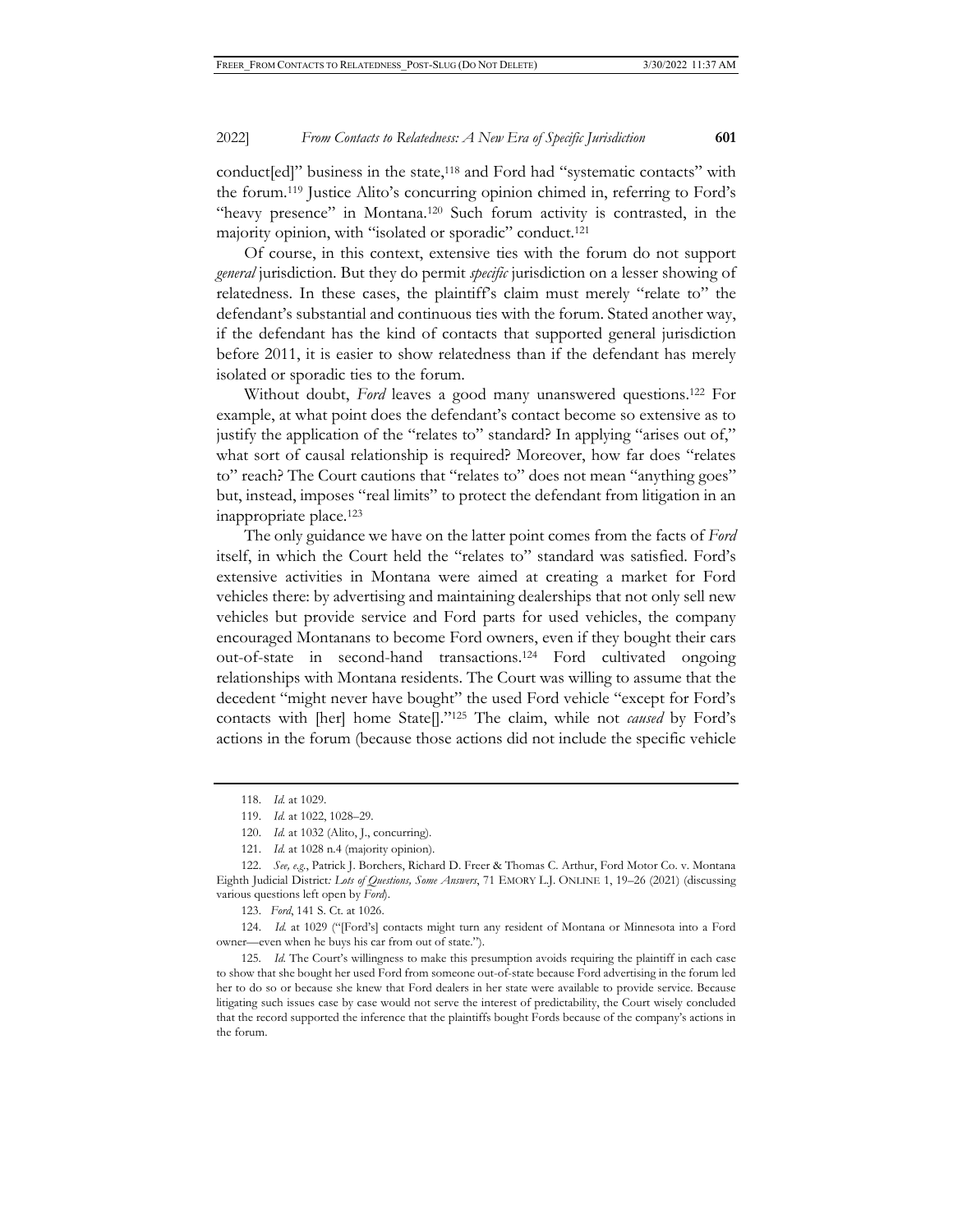in which the plaintiffs were injured), "relate[d] to" Ford's continuous and systematic creation and maintenance of a market for its vehicles.

The *Ford* Court emphasized that its holding was presaged by its discussion, in dictum, of jurisdiction over the manufacturer of the car involved in *World-Wide Volkswagen*. 126 There, while rejecting jurisdiction over the New York distributor and retailer for lack of contact with Oklahoma, the Court assumed that the forum had personal jurisdiction over the German manufacturer.127 In making the point, the Court failed to note one distinction between the cases: in *World-Wide Volkswagen*, the plaintiff was not a resident of the forum. If anything, the fact that the plaintiffs in *Ford* were residents of the forum states makes jurisdiction in that case stronger than *World-Wide Volkswagen*—at least if one is willing to consider fairness factors such as the plaintiff's interest in litigating at home.

One can argue that the majority opinion in *Ford* reflects regret about how far the Court has gone in limiting general jurisdiction. The new-era test for general jurisdiction takes no account of the level of the defendant's activity in the forum. Justice Kagan's bifurcation of "arises out of" from "relates to" based upon the level of defendant contact—may work to narrow the gap created by the "at home" test.

We suggested at the end of the preceding section that the analysis of specific jurisdiction in cases such as *Bristol-Myers* and *Ford* consists of three steps: (1) purposeful contact followed by (2) relatedness followed (if relatedness is satisfied) by (3) an assessment of the fairness factors.128 It is clear from *Ford* that the starting point is indeed contact, which was obviously satisfied in the case. The majority opinion defines contact in terms of "purposeful availment"<sup>129</sup> but does not specifically mention "foreseeability" as a contact factor. *World-Wide Volkswagen* held that foreseeability that the defendant could be sued in the forum was "critical" to the contacts assessment.<sup>130</sup> Though Justice Kagan did not mention foreseeability as such, the concept is implicit in the Court's

129. *Ford*, 141 S. Ct. at 1024–25.

<sup>126.</sup> *Id.* at 1027–28.

<sup>127</sup>*. Id.* ("In *Daimler*, we used the Audi/Volkswagen scenario as a paradigm case of specific jurisdiction.").

<sup>128.</sup> In her dissent in *Bristol-Myers*, Justice Sotomayor expressly adopted this three-part analytical framework. Bristol-Myers Squibb Co. v. Superior Ct., 137 S. Ct. 1773, 1785–87 (2017) (Sotomayor, J., dissenting). One interesting question is which party has the burden of proof regarding relatedness. It has been clear since *World-Wide Volkswagen* that the plaintiff must make the initial showing of contact between the defendant and the forum. World-Wide Volkswagen Corp. v. Woodson, 444 U.S. 286, 297 (1980). *Burger King*  made equally clear that the defendant has the burden of demonstrating that the exercise of jurisdiction would be unfair under the circumstances. Burger King Corp. v. Rudzewicz, 471 U.S. 462, 476–77 (1985). But what about relatedness? Now that the first inquiry regarding relatedness appears to be the level of contact between the defendant and the forum, it seems likely that the burden on that issue will be on the plaintiff. Beyond that, must the plaintiff demonstrate that the claim "arises out of" or "relates to" that contact?

<sup>130.</sup> In *World-Wide Volkswagen*, the Court held that the foreseeability that the defendant can reasonably anticipate being sued in the forum "is critical to due process analysis." 444 U.S. at 297.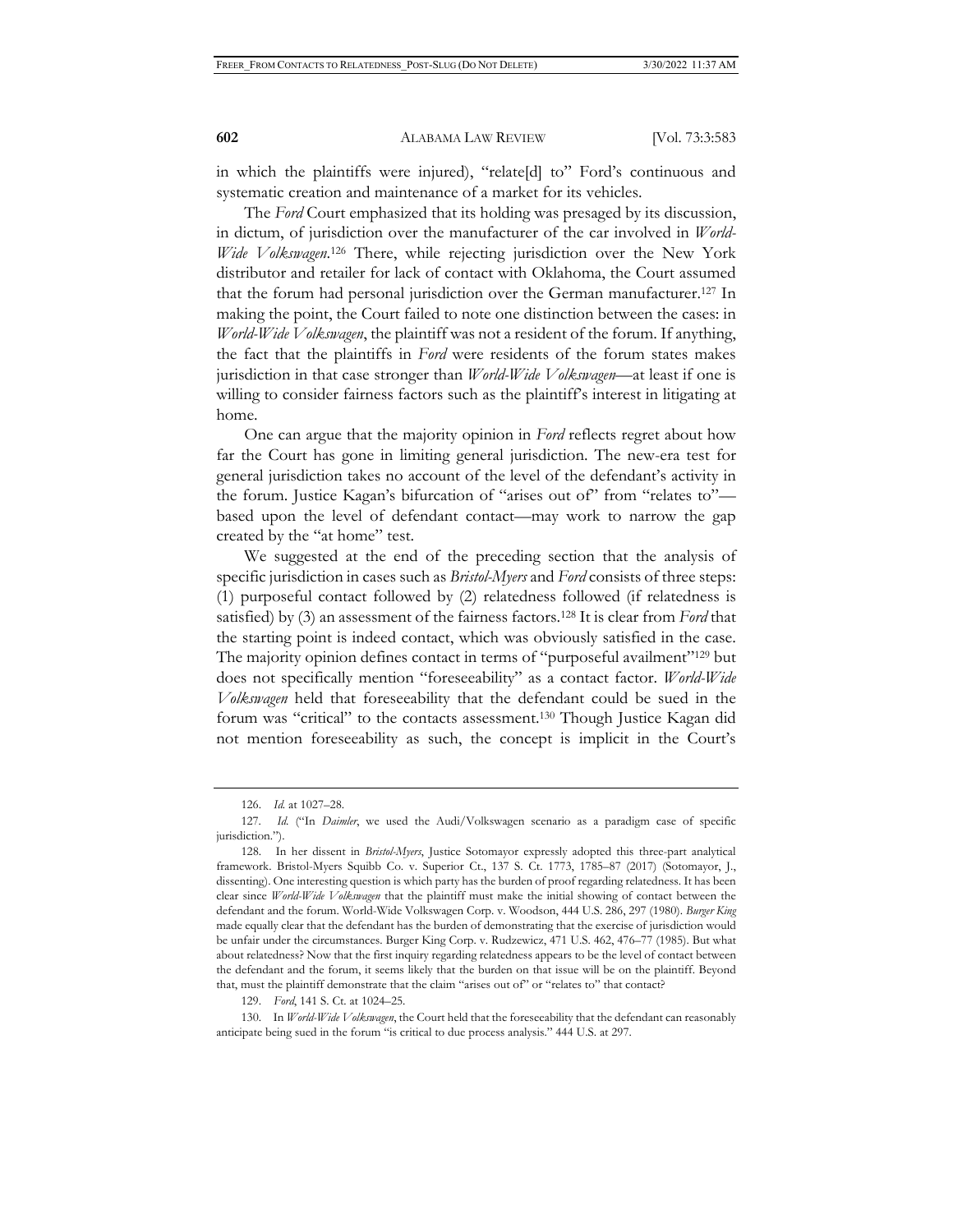conclusion that Ford's level of contact in the forum gave it "fair warning" that it might be subjected to jurisdiction there.131

The bigger methodological question is how the Court assesses the fairness factors. We know that they apply only in specific jurisdiction cases, so they become relevant only if the relatedness requirement is satisfied. And we know that relatedness was satisfied in *Ford*. Thus, it is curious that the majority did not address the reasonableness of jurisdiction in a third express analytical step.132

Methodology aside, the important point in *Ford* is that the fairness factors were on the table—not to defeat specific jurisdiction but as arguing in favor of its exercise. Remarkable to say, *Ford* is the first decision since *McGee*—sixtythree years earlier—in which the Court relied upon fairness factors to *support* jurisdiction. And the classic list of fairness factors was on display.

First, the Court addressed the burden on the defendant by concluding that there is nothing unfair in making Ford defend in a state in which it carries on substantial business activities (and reaps financial rewards).133 Second, Montana, as the forum, has an interest in enforcing its motor vehicle safety laws.134 Montana also has an interest that other states do not intrude on its ability to provide a remedy for its residents.135 Third, the plaintiff's interest in suing at home was facilitated by upholding jurisdiction in Montana.136 Finally, though unstated, it is clear that the interest in efficient litigation is fostered by suit in Montana because the witnesses and relevant evidence will be found there.

On this latter point, the Court in *Ford* did not mention the choice of law inquiry, which would seem to be an obvious consideration. After all, the fact that a dispute will be governed by the substantive law of the forum state channels the case to the court best able to interpret and apply that law. Consider the issue in the four new-era specific jurisdiction cases. In *Walden*, denying jurisdiction in Nevada required Nevada plaintiffs (if they chose to proceed) to sue the police officer in Georgia in a case likely governed by Georgia law. Similarly, denying jurisdiction in California in *Bristol-Myers* over claims by Ohio residents required Ohio plaintiffs to sue in Ohio in a case likely governed by Ohio law. These results seem right. In each case, the litigation is funneled to a state in which the plaintiff is a resident, in which the forum has an interest in

<sup>131.</sup> *Ford*, 141 S. Ct. at 1025. This conclusion is consistent with the *World-Wide Volkswagen* requirement of foreseeability that the defendant might be sued in the particular forum.

<sup>132.</sup> Instead, the Court appears to have folded considerations of fairness into its relatedness inquiry. Possibly, then, in cases such as *Ford*, the fairness factors are not to be shunted away to tertiary status behind contact and relatedness—but are part of the relatedness assessment.

<sup>133.</sup> *Id.* at 1029–30.

<sup>134.</sup> *Id.* at 1030.

<sup>135.</sup> *Id.* (noting state interest in providing residents with a convenient forum for redressing injuries inflicted by out-of-state actors).

<sup>136.</sup> *Id.* (overlapping with state's interest in providing a convenient forum for resident plaintiffs).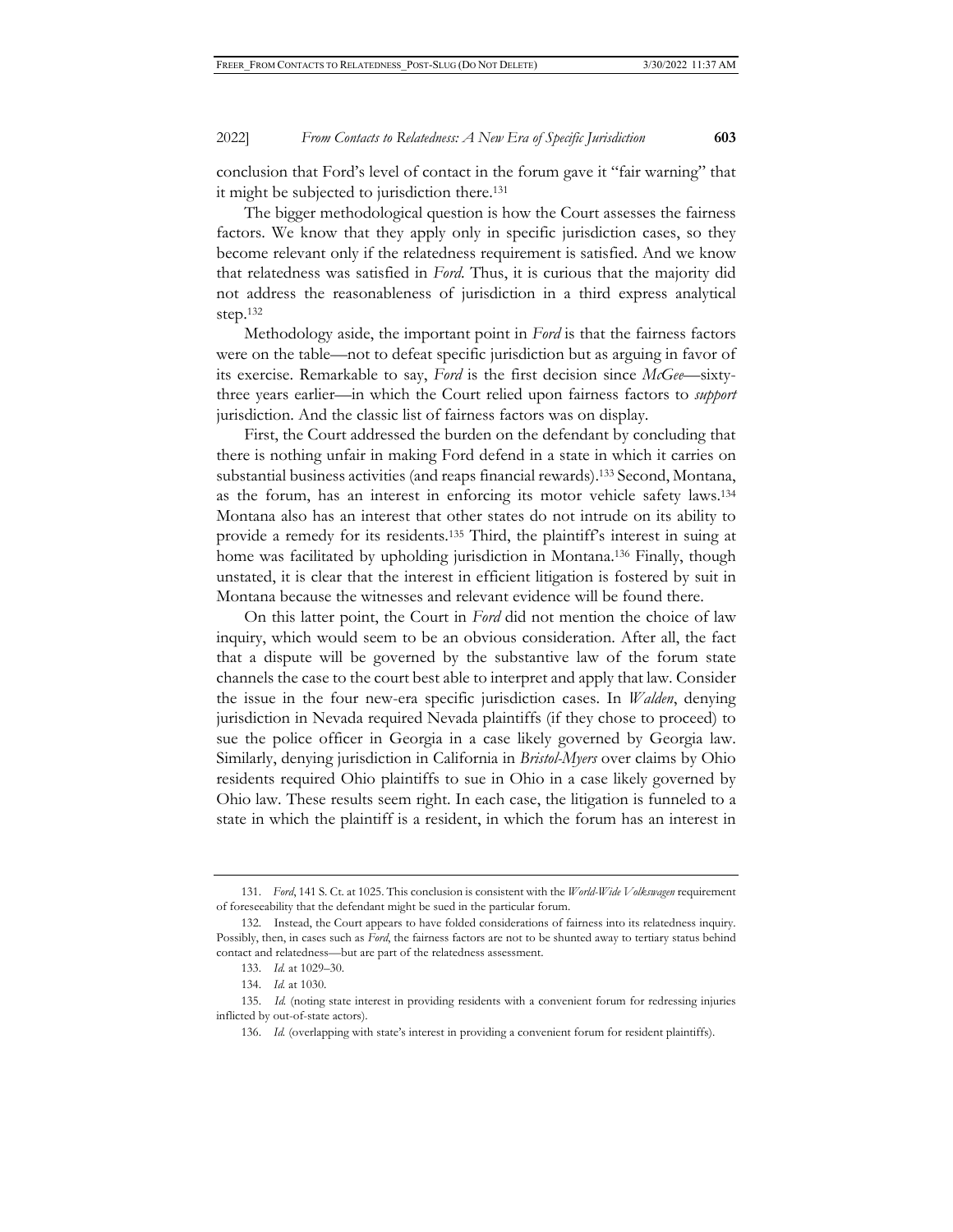protecting its residents, in which the harm was suffered, and the law of which will govern the dispute.

What about *Ford*? Denying jurisdiction in *Ford* would have required a Montana plaintiff to sue Ford in Michigan (where Ford is subject to general jurisdiction) in a case likely governed by Montana law. Stated another way, denying jurisdiction in *Ford* would have imposed considerable dislocation. Michigan certainly has broad regulatory power over Ford and an interest in the adjudication of claims involving one of its leading corporate citizens. But it surely has a lesser interest in adjudicating claims asserted by a Montana resident concerning injuries sustained in Montana.

This analysis demonstrates that the result in *McIntyre* was problematic. By refusing jurisdiction in New Jersey, the Court forced the plaintiff, a New Jersey resident, to sue in Ohio<sup>137</sup> in a case likely governed by New Jersey law. Permitting him to sue in New Jersey would have avoided that dislocation.

We can chart these variables:

| Case             | Walden       | <i>Bristol-Myers</i> | Ford      | McIntyre   |
|------------------|--------------|----------------------|-----------|------------|
| Forum            | Nevada       | California           | Montana   | New Jersey |
| <b>Plaintiff</b> | In-state     | Out-of-state         | In-state  | In-state   |
| Law Applied      | Out-of-state | Out-of-state         | Forum law | Forum law  |

Based on these factors, *Ford* and *McIntyre* ought to have come out the same way. And other factors support jurisdiction in both cases. In *Ford*, litigating in Michigan would not be convenient for the Montana plaintiff. The witnesses to the wreck, the medical evidence, the wrecked vehicle, and evidence of maintenance of the vehicle are in Montana. So too in *McIntyre*: litigating in Ohio would not have been convenient for the New Jersey plaintiff; the witnesses to the accident, the medical evidence, the machine, and evidence of its maintenance are in New Jersey, not Ohio.

But remember: the factors we are discussing here as supporting jurisdiction in New Jersey in *McIntyre* are fairness factors. They cannot be assessed until the court determines that there is a relevant contact between the defendant and the forum. In *McIntyre*, six Justices concluded that there was no such contact, so the assessment of fairness was impossible. Nothing in *Ford* directly undermines the result in *McIntyre*; after all, even *International Shoe* made clear that there can be no jurisdiction without a relevant contact between the defendant and the forum.138

<sup>137.</sup> The English manufacturer sold its machines to a distributor in Ohio, which then marketed the machines throughout the United States. J. McIntyre Mach., Ltd. v. Nicastro, 564 U.S. 873, 896 (2011) (Ginsburg, J., dissenting). Clearly, then, the manufacturer had direct purposeful ties with Ohio. The question becomes whether the plaintiff's claim—regarding injuries suffered in New Jersey—would satisfy the "arises out of or relates to" requirement.

<sup>138.</sup> *See supra* note 22 and accompanying text.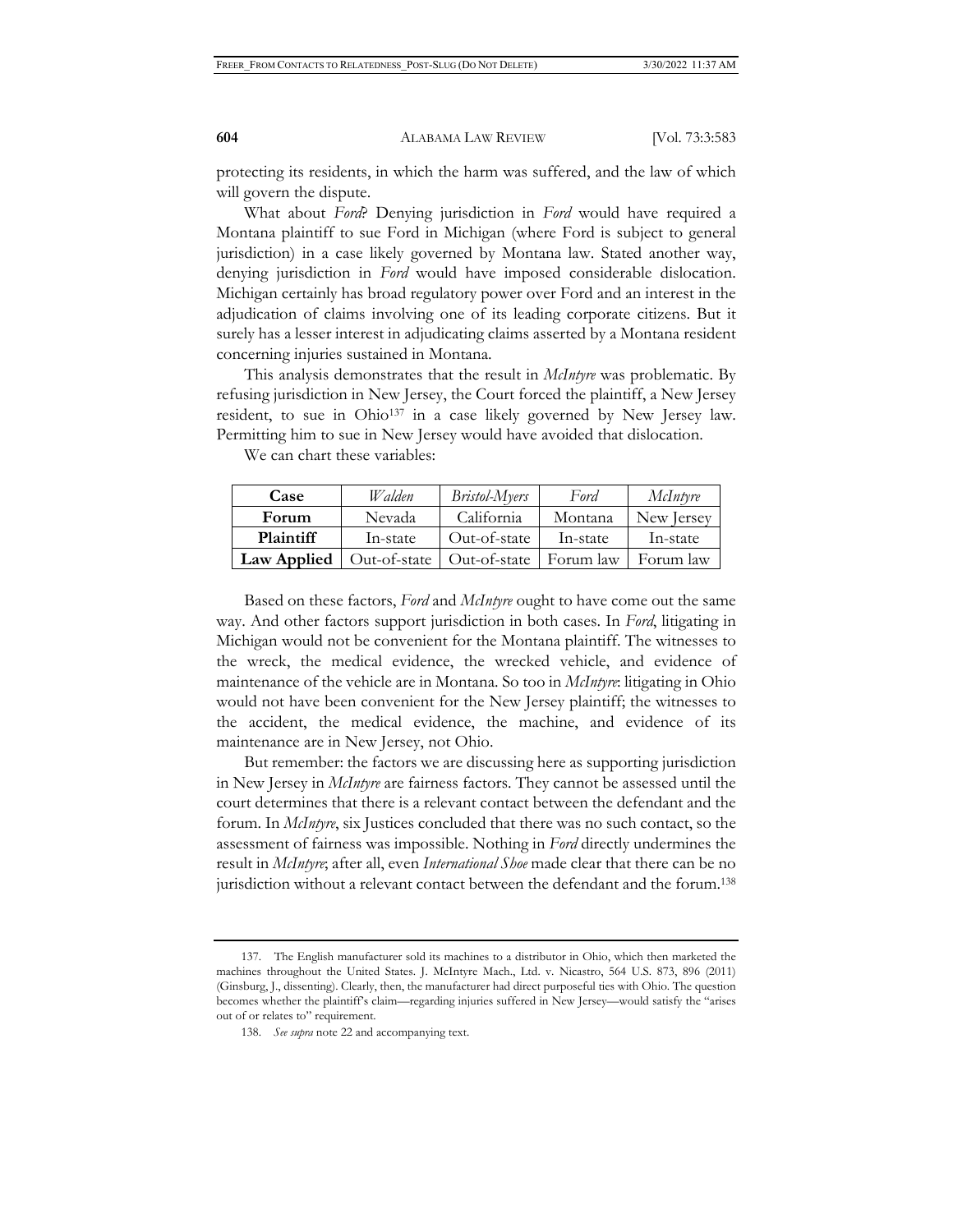But the tenor of *Ford* might indicate a receptiveness even to relaxing the sclerotic view of contact the Court embraced in cases such as *McIntyre*. As discussed above, *Ford* adopted Justice Brennan's view that "relates to" is broader than "arises out of" and that it should be employed when the defendant has considerable ties with the forum. Perhaps the Court will be receptive to another Brennan innovation: tying the assessment of contact to the assessment of fairness in cases in which contact is minimal. In *Burger King*, Brennan, writing for the Court, opined that a strong showing that jurisdiction would be reasonable will support jurisdiction based upon a lesser showing of contact.139 The Court has not referred to the notion since *Burger King*. Just as *Ford* resurrected the notion that "relates to" is broader than "arises out of," perhaps the Court will see wisdom in further expanding the sway of "fair play and substantial justice."

Even without that innovation, there are signs in *Ford* of a desire to regain balance in personal jurisdiction doctrine. There is great common sense to the notion that the level of the defendant's activity in the forum should affect the degree of relatedness required for specific jurisdiction. And the fact that the forum state's interest, plaintiff's interest, and litigation efficiency (augmented as suggested by the addition of choice of law) are front and center in cases of clear contact is cause for hope.

## **CONCLUSION**

The promise of *International Shoe* always was its express incorporation of "fair play and substantial justice" into the personal jurisdiction canon. But the promise was largely unrealized. For over six decades, the Court subjugated the fairness assessment in cases of specific jurisdiction by focusing tightly on the defendant's "purposeful availment" of the forum. In the new era, it continued on that path with painfully narrow interpretations of when a defendant can be said to have forged a purposeful contact with the forum. At the same time, inexplicably, it set out to restrict general jurisdiction. Doing so created a gap: cases in which the defendant had considerable ties with the forum but in which there is no longer general jurisdiction. The Court now must address that gap and, with it, the concept of relatedness for specific jurisdiction. Hopefully, *Ford* signals that the Court recognizes the lack of wisdom of it restricting general jurisdiction in an era of parsimonious specific jurisdiction. Hopefully, *Ford*  reinvigorates personal jurisdiction doctrine by rekindling assessments of a defendant's level of contact with the forum and, more profoundly, for letting the fairness factors support specific jurisdiction.

<sup>139.</sup> Burger King Corp. v. Rudzewicz, 471 U.S. 462, 477 (1985) ("These [fairness] considerations sometimes serve to establish the reasonableness of jurisdiction upon a lesser showing of minimum contacts than would otherwise be required.").